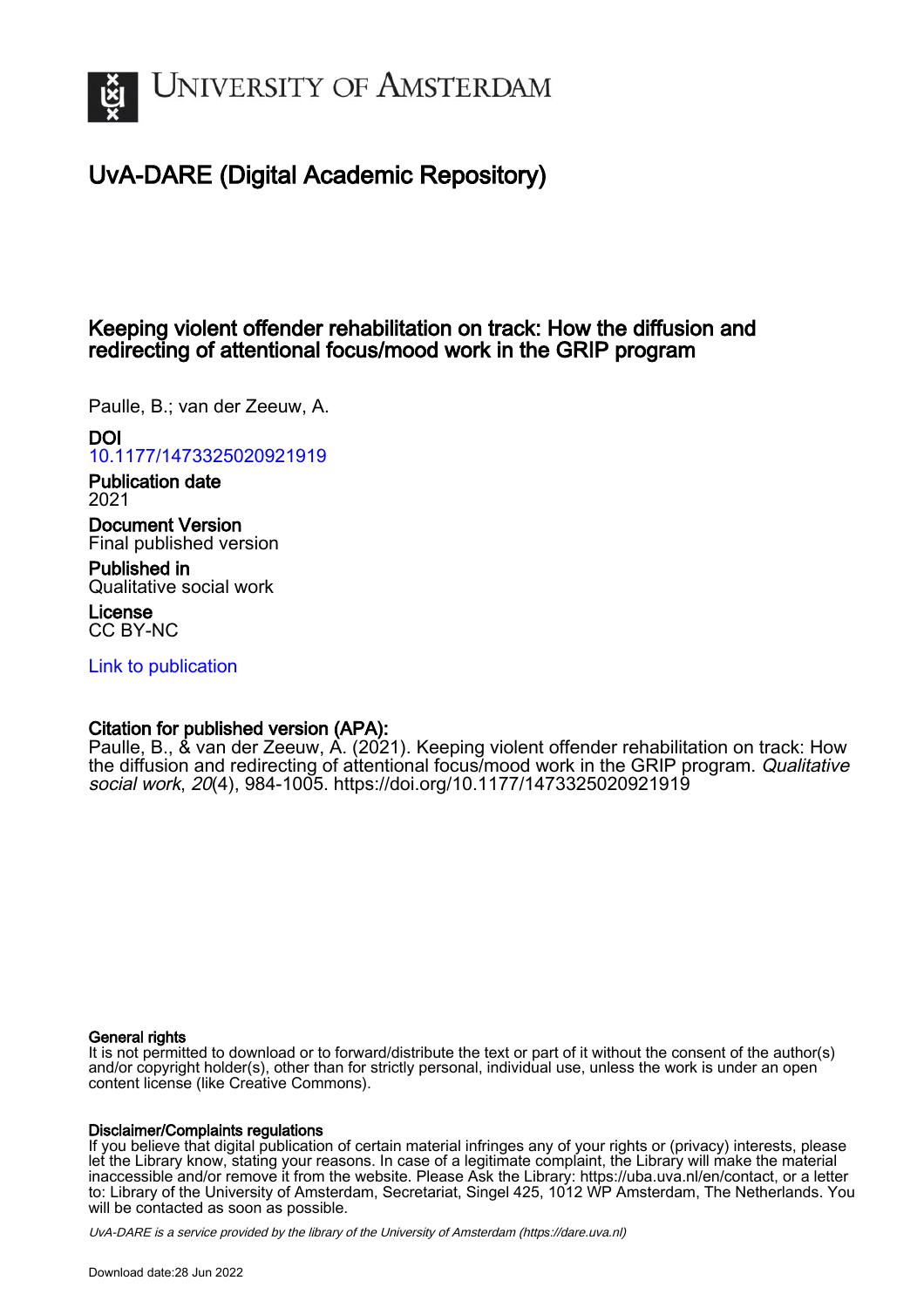Article



Keeping violent offender rehabilitation on track: How the diffusion and redirecting of attentional focus/mood work in the GRIP program

Qualitative Social Work 2021, Vol. 20(4) 984–1005  $\circled{c}$  The Author(s) 2020

Article reuse guidelines: [sagepub.com/journals-permissions](http://uk.sagepub.com/en-gb/journals-permissions) [DOI: 10.1177/1473325020921919](http://dx.doi.org/10.1177/1473325020921919)

<journals.sagepub.com/home/qsw>



### Bowen Paulle

Department of Sociology, University of Amsterdam, The Netherlands

### Alex van der Zeeuw

Faculty of Behavioural, Management and Social Sciences, University of Twente, The Netherlands

#### Abstract

There is an urgent need to understand how programming inside prisons can facilitate rehabilitation and reentry processes, especially among men convicted of violent offenses. GRIP (Guiding Rage into Power) is a year-long "Offender Accountability" program presently spreading through the California prison system. GRIP is a grouptherapy and trauma-healing program that follows a somatic-awareness-centered model. We use audiovisual data to investigate the sequenced, second-to-second inner workings of what actually constitutes operational excellence in this evidence-based in-prison rehabilitation program. Making use of interaction ritual theory and conversation analysis, we demonstrate how two processes—the diffusion and the redirecting of attentional focus/mood—transpire in GRIP classrooms. The conclusion argues that these two processes may be the "hidden" building blocks, or what is lacking, in countless rehabilitation programs and other social work interventions—both inside and outside of correctional facilities.

Corresponding author: Bowen Paulle, Department of Sociology, University of Amsterdam, Postbus 15508, 1001 NA Amsterdam, The Netherlands. Email: [b.paulle@uva.nl](mailto:b.paulle@uva.nl)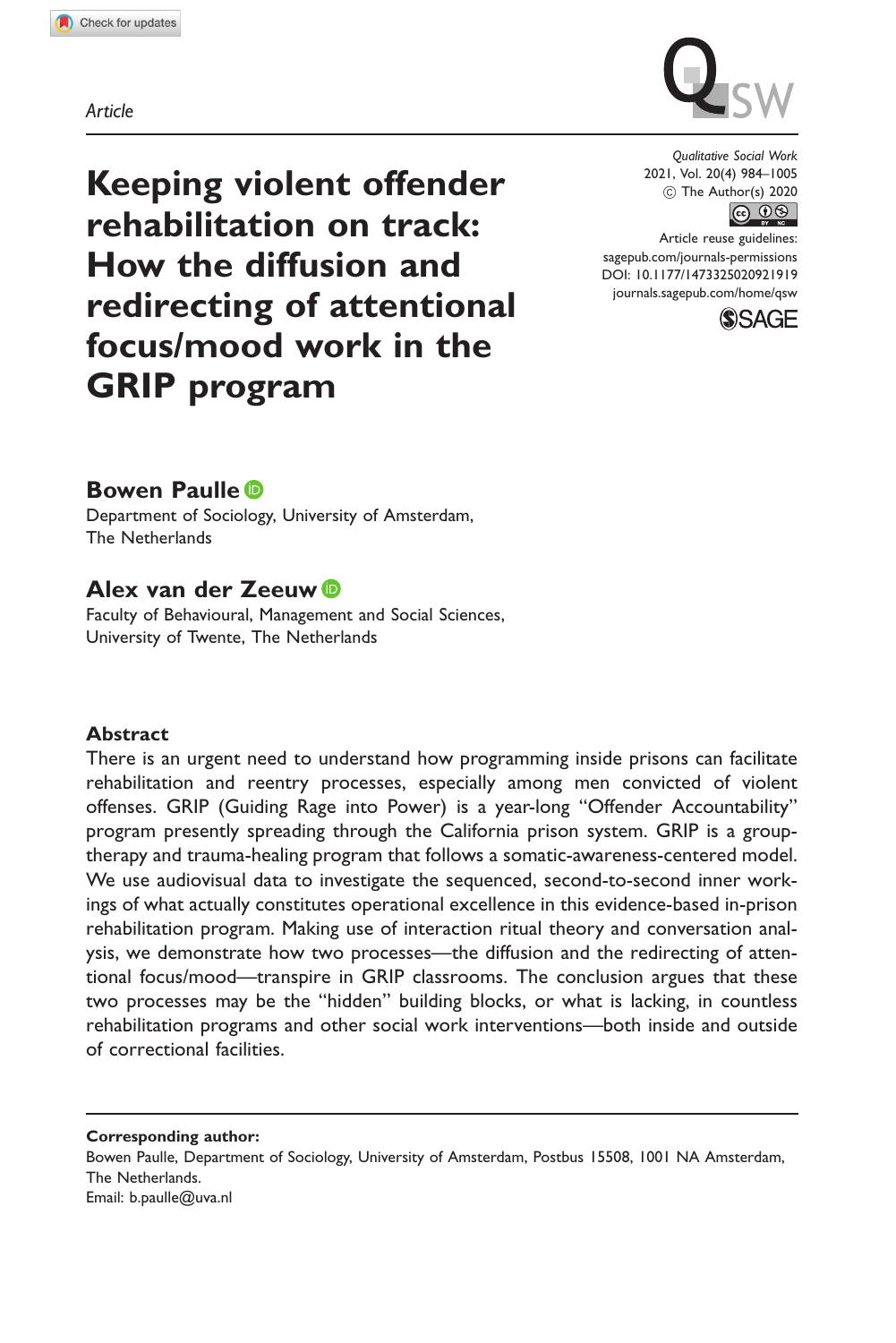#### Keywords

Prison rehabilitation, group therapy, trauma treatment, audiovisual data, interaction rituals, conversational analysis, GRIP

#### Introduction

The vast majority of incarcerated people in the United States are serving time in state prisons, and over half of these human beings have been convicted of violent offenses (Hinds et al., 2018; Pettus-Davis and Epperson, 2015). There is, therefore, an urgent need to understand how programming inside prisons can contribute to successful rehabilitation of people convicted of violent offenses. Making use of audiovisual (AV) data, which have been undervalued in social work research (Scarnato, 2019), it is the issue that is taken up in the coming pages.

Let us begin with the enigma of successful interventions and the need for evidence-based programming (cf. Radatz and Wright, 2016). On one hand, it is well understood that group therapy sessions often derail even in less severe settings than prisons<sup>1</sup> (Clarke and Waring, 2018; Leszcz, 2004; Colijn et al., 2009; Szymczak, 2016; Yalom, 1995). Even outside of prisons, that is, a lot can go wrong. What is more, in California—at least according to a recent audit report (California State Auditor, 2018)—the majority of in-prison rehabilitation programs (including those based on cognitive-behavioral therapy) appear to be poorly administered and ineffective. Behind bars, that is, a lot does go wrong. On the other hand, quantitative research has demonstrated conclusively that a handful of in-prison rehabilitation programs actually do produce attitudinal or behavioral outcomes associated with rehabilitation (Cullen, 2012; Ezell and Cohen, 2012; Maruna, 2001). This brings us not only to an enigma, more generally, but also to the specific question taken on here—a question that can only be answered with systemic analyses of detailed qualitative data: how is operational excellence achieved, on the ground, in an evidence-based prison rehabilitation program?

Guiding Rage Into Power, or GRIP, as it is popularly known, is a rehabilitation program presently spreading through California's state prison system in part because evidence suggests that it actually works. A 2015/2016 longitudinal Labin-the-Field-Experiment demonstrated GRIP's positive and significant effect on prosocial attitudes (Maggioni et al., 2018).<sup>2</sup> According to managers of the GRIP Training Institute, of the nearly 200 GRIP graduates who have so far been released or received communion, only one has returned to prison (on a drug charge<sup>3</sup>). This amounts to a recidivism rate of  $0.6\%$ .<sup>4</sup> Such evidence of GRIP's success contributed to GRIP receiving support from the California State legislature's "innovative programs fund" starting in 2016. Support from the state legislature helped this yearlong program go from serving 60 men in San Quentin state prison, in 2011, to serving 550 inmates across five California state prisons in 2018. $\degree$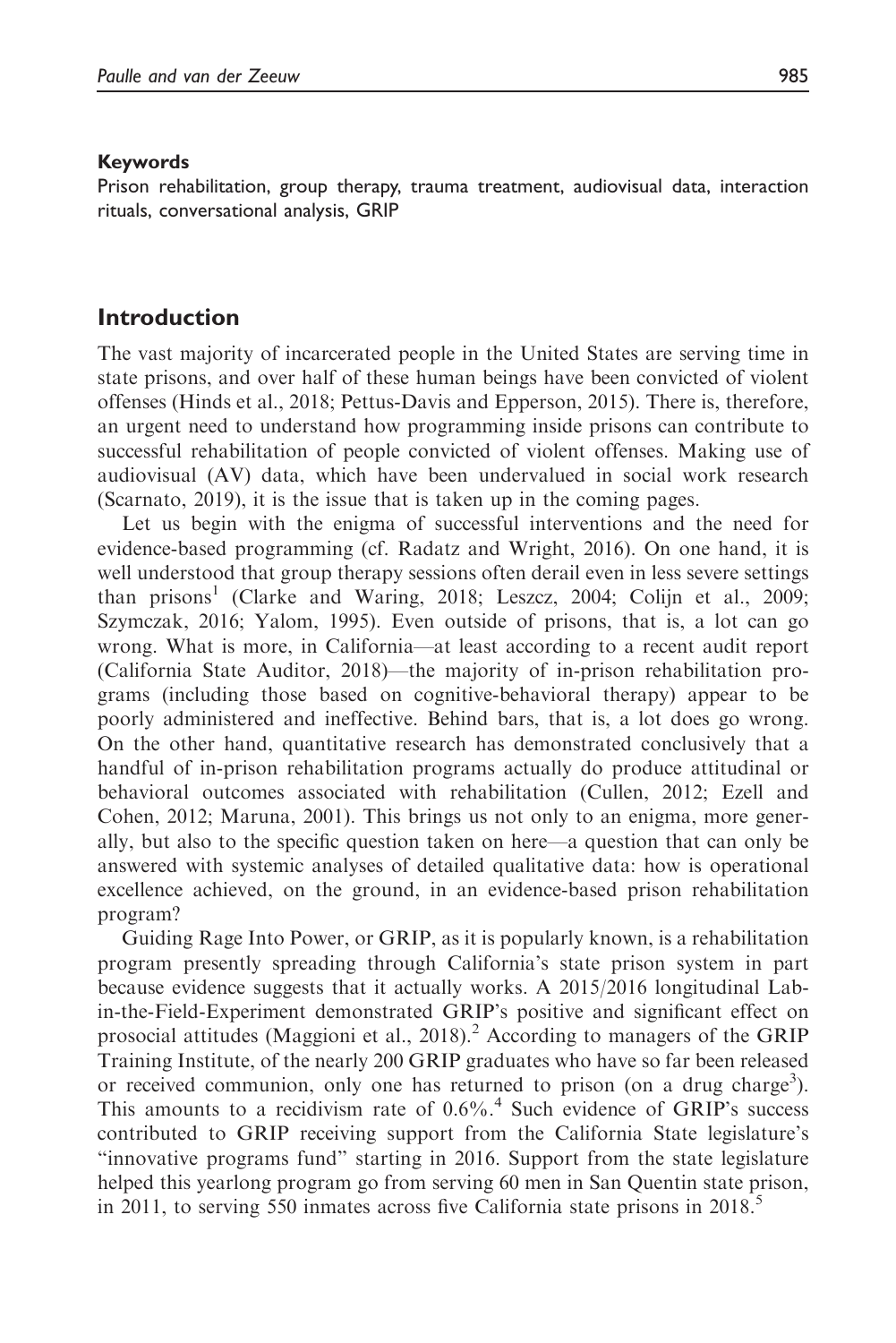The CDCR categorizes GRIP as an "Offender Accountability" program. It is offered by GRIP Training Institute, the California-based non-profit organization formerly known as Insight-out. In the terms preferred by managers of this nongovernmental organization, GRIP is meant to help inmates (1) stop their violent behavior, (2) cultivate mindfulness, (3) develop emotional intelligence, and (4) understand victim impact. GRIP can perhaps be best described as a groupbased trauma-treatment and life skills-teaching program that follows a somaticawareness-centered model.<sup>6</sup> (For a qualitative investigation of GRIP informed by "late" Foucault's pragmatic recovery of body-based self-disciplining practices and regimes, see Paulle, 2017).

GRIP emerged out of forerunners associated with its founder's roughly 15 years of work with thousands of prisoners in California's San Quentin State Prison. From the start, the vast majority of GRIP students have always been violent offenders. Each cohort of GRIP students is said to form a "tribe" consisting of approximately 30 men. Gang members are welcomed into each GRIP tribe, and managers of the program aim for balance across differently ethno-racialized populations. Each tribe is meant to operate like a replacement gang (if not family). As is the case in gang life, GRIP's tribal relationships are meant to be intense. GRIP explicitly uses gang symbolism. For example, the name of each GRIP tribe is based on the total number of years members have been incarcerated (e.g. "648" or "841"). This is reminiscent of how gangs deploy turf-referencing area codes. As the GRIP course manual makes clear, in the wake of (childhood) trauma, GRIP attempts to turn gang-related cultural references upside down—i.e. into healing rather than ultimately self-destructive processes. Most of the time, in class, is spent with the men seated (nearly) knee-to-knee in one large circle. Lead (non-inmate) facilitators guide the men through a 230-page course curriculum and accompanying activities. Within most tribes, three to five inmates serve as GRIP Trainee Facilitators (GTF's). These men function as interns, role models, and mentors (who, for example, offer testimonials early on and intermittently facilitate breakout sessions with "their" own six to eight inmates throughout the year). GTF's are carefully selected prisoners who, for the most part, have graduated from previous GRIP program series and who are willing to commit to an ongoing facilitator training. Upon their release, several former GTF's have become lead GRIP facilitators.

As Schore and Schore (2008) argue in "Modern attachment theory: The central role of affect regulation in development and treatment," therapy is not the "talking" but the "communication" cure. A key insight here is that non-verbal communication cues are vital to establishing therapeutic healing attachments. Here, we find both reasons why programs such as GRIP deserve our attention and why it might be beneficial to examine specific micro-interactional phenomena associated with such programs through the "lens" of AV data.

Recent developments in interview-based research on social work suggest more warrants for close-up accounts. One relevant example is Stige et al.'s (2019) paper based on the distinction between "personal" and "clinical" recovery. Clinical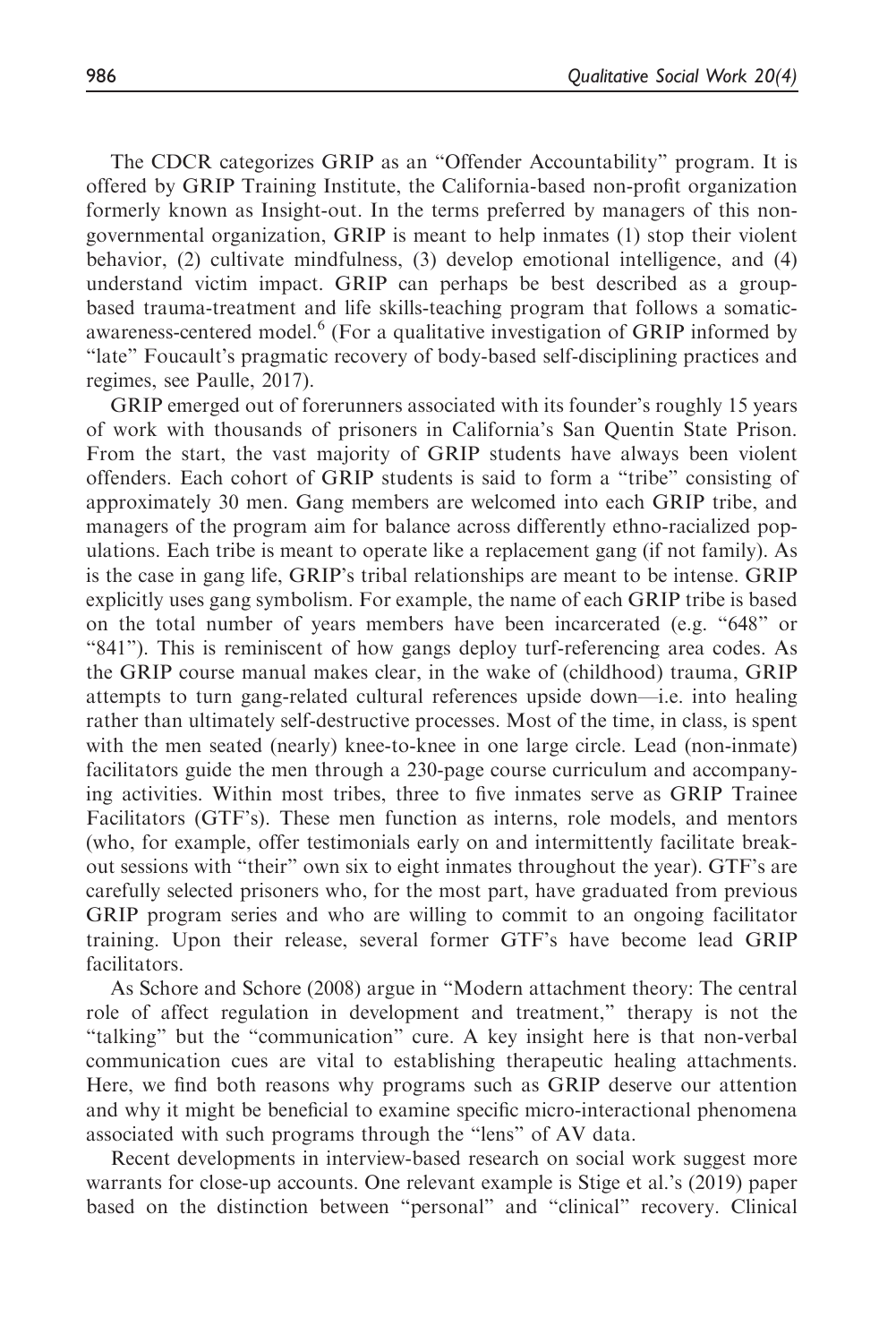recovery, the authors note, is led by professionals and meant to generate outcomes that can be objectively measured by experts. Personal recovery, by contrast, emphasizes participants' practical senses of belonging and identity formation. Based on interviews with survivors who went through trauma-specific group therapy, a main finding is that the therapeutic group was experienced as something fundamentally intertwined with each client's sense of agency. That is, what participants experienced as (pre-trauma) strengths that could be durable enough to help them continue to recover after therapy were strongly tied, in interviews, to their experiences of group therapeutic interactions. Revealing and provocative as this finding is, the interviewees seemed to have little to say about the actual micromechanisms within face-to-face encounters that fostered lived senses of belonging and self-efficacy.

Another pertinent article is De Vito's (2019) examination of how street gangs generate sense of belonging capable of filling voids associated with intergenerational trauma. Former gang members report having a lack of consistency with their primary caregivers (often because of death, substance abuse, incarceration, or requirements associated with working multiple jobs). Against this backdrop, De Vito's interviewees report that gangs were considered replacement families. Given their histories of limited supervision from or secure attachment to primary caregivers, gangs providing solidarity, emotionally charged connections, and intensely focused attention were experienced as all but irresistible. De Vito also emphasizes that healing attachments can be formed, thanks to the efforts of mentors and counselors who consistently make positive contributions. Here again, revealing as the interview data and analyses are, they bring to light little about how—at the micro-interactional level—healing attachments (reminiscent of beneficial familial bonds) take root.

Finally, we want to highlight Kimmell and Gockel's (2018) paper focusing on body-oriented psychotherapy (BOP) as an emerging modality in social work practice. Kimmell and Gockel (2018: 8) argue convincingly that BOP helped therapists continuously gauge and adjust (interpretations of) therapeutic treatment in ways that helped clients engage evermore challenging material while further expanding their abilities to bond with and support one another. "[W]orking directly at the visceral level of affect and sensation," Kimmell and Gockel (2018: 15–16) note, "may leave clients particularly vulnerable to being impacted by the group process for good or for ill. The careful development of trusting relationships and skillful facilitation is critical to mining the potential benefits of BOP and avoiding possible iatrogenic effects."

Kimmell and Gockel's (2008) cautious and probing analyses of their interview data demonstrate the promise of therapeutic programs such as GRIP. As we shall see, the promise of such interventions is based on (collective) learning processes anchored in participants' lived-through somatic experiences (cf. Wacquant, 2005). However, in Kimmell and Gockel's article, the reader is once again left wondering about the mystery of body-based learning and group formation processes because it is based on that which can easily be put into words.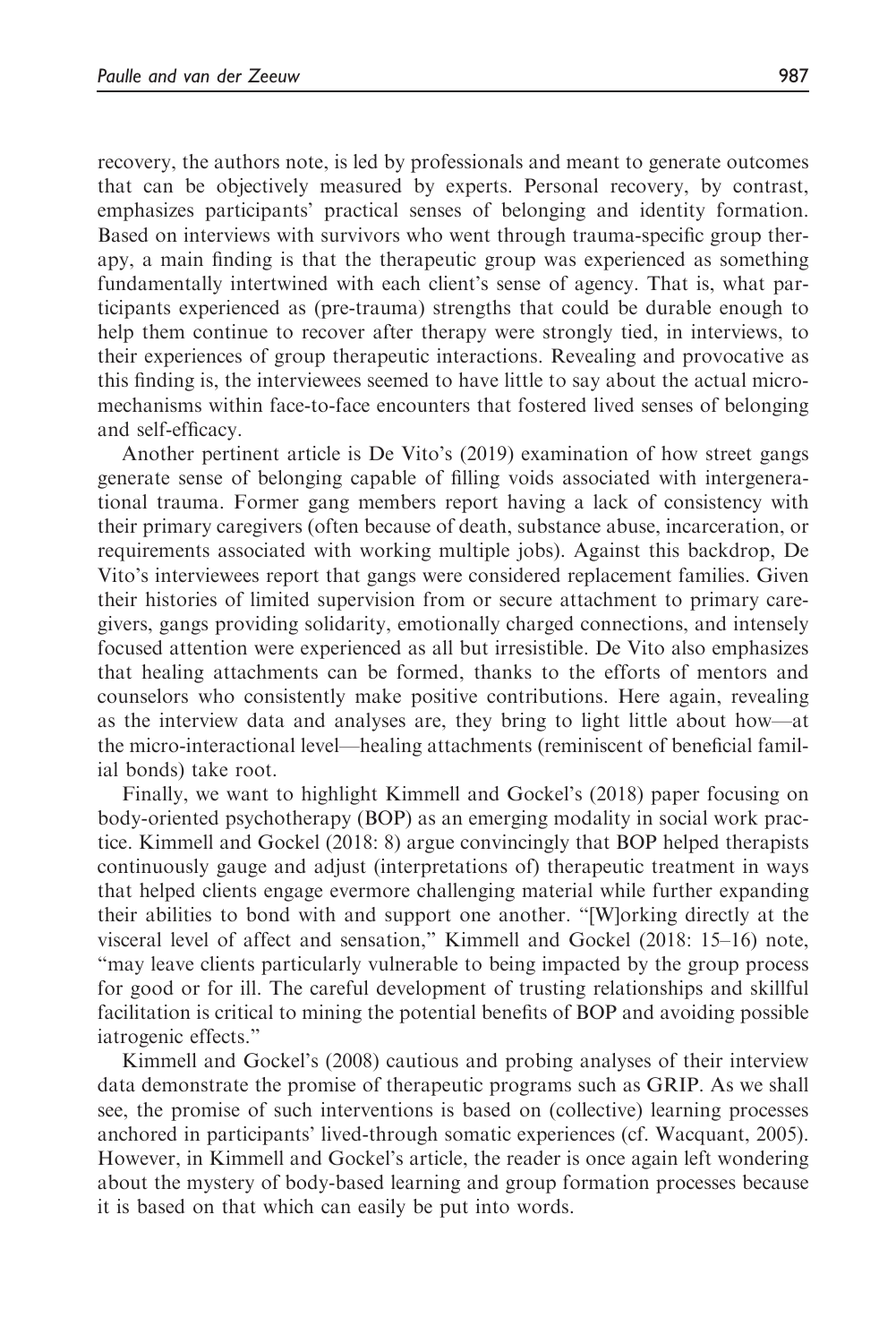Relying on AV data, our examination of an entire year of everyday transactions inside GRIP classes reveals two micro-situational processes that lie at the heart of GRIP's success: the diffusion and redirection of cognitive focus and emotional flows. Especially given the trend in social work away from interventions characterized by anonymous and brief interactions and toward "relational work" aiming at deep solidarities and meaningful transformations (Paulle and Jindra, 2020), we think it is important to consider that these two processes may be key ingredients operating—or lacking—in countless interventions within and far outside prison walls.

The rest of this article will be organized as follows: we will begin with some pith remarks on theory and methods. We will then turn to micro-interactional interrogations of the GRIP program. Two empirical sub-sections ("Diffusion" and "Redirection") integrate three analyses based on transcriptions ("Conversations") and four based on fragments of AV data ("Clips"). The conclusion sums up our findings and argues for a greater reliance on AV data in qualitative research on social work.

#### Theory

To our knowledge, Randall Collins' theory of interaction rituals (IRs) has yet to be applied to group-therapy-based prison rehabilitation. Yet, for a number of reasons, Collins' IR theory is highly applicable to programs such as GRIP. At the heart of Collins' (2004: 47–101) synthesis of insights from late Durkheim, Goffman (and other symbolic interactionists), phenomenology and ethnomethodology, is his "entrainment" model. Bodily co-presence is the point of departure in this model. The idea here is that attunement more or less automatically arises when somewhat clearly bounded groups of people are assembled, such that they can—or must—take account of (if not rhythmically synchronize with) each other's motions and somatic states. The next ingredient involves not just the focus of attention on a singular object, but also, crucially, participants' awareness that they are not alone in focusing attention as they do. But the real spark, in Collins' model, is shared affect or mood. Here, one might speak of intersubjectivity getting charged up by, in Durkheim's famous phrase, "collective effervesce." Feeling what others feel when confronted with vivifying emotional stimuli, while being aware that others are also being "juiced up"—this, the micro-interactional basis not just of (rhythmically) intensified entrainment but also, Collins argues, of social and moral solidarities, of motivation, and of change. Captivating conversations, Collins (Ibid) argues, are perfect examples of how this works: "[A]s the interaction becomes more engrossing, participants get caught up in the rhythm and mood of the talk."

Specifically, with regard to things being derailed in prison therapeutic settings, Collins' work on unsuccessful IR's may be as relevant as his work on successful ones. IR theory implies that encounters characterized by low levels of shared emotion, mutual focus, and entrainment will, typically, be experienced as draining.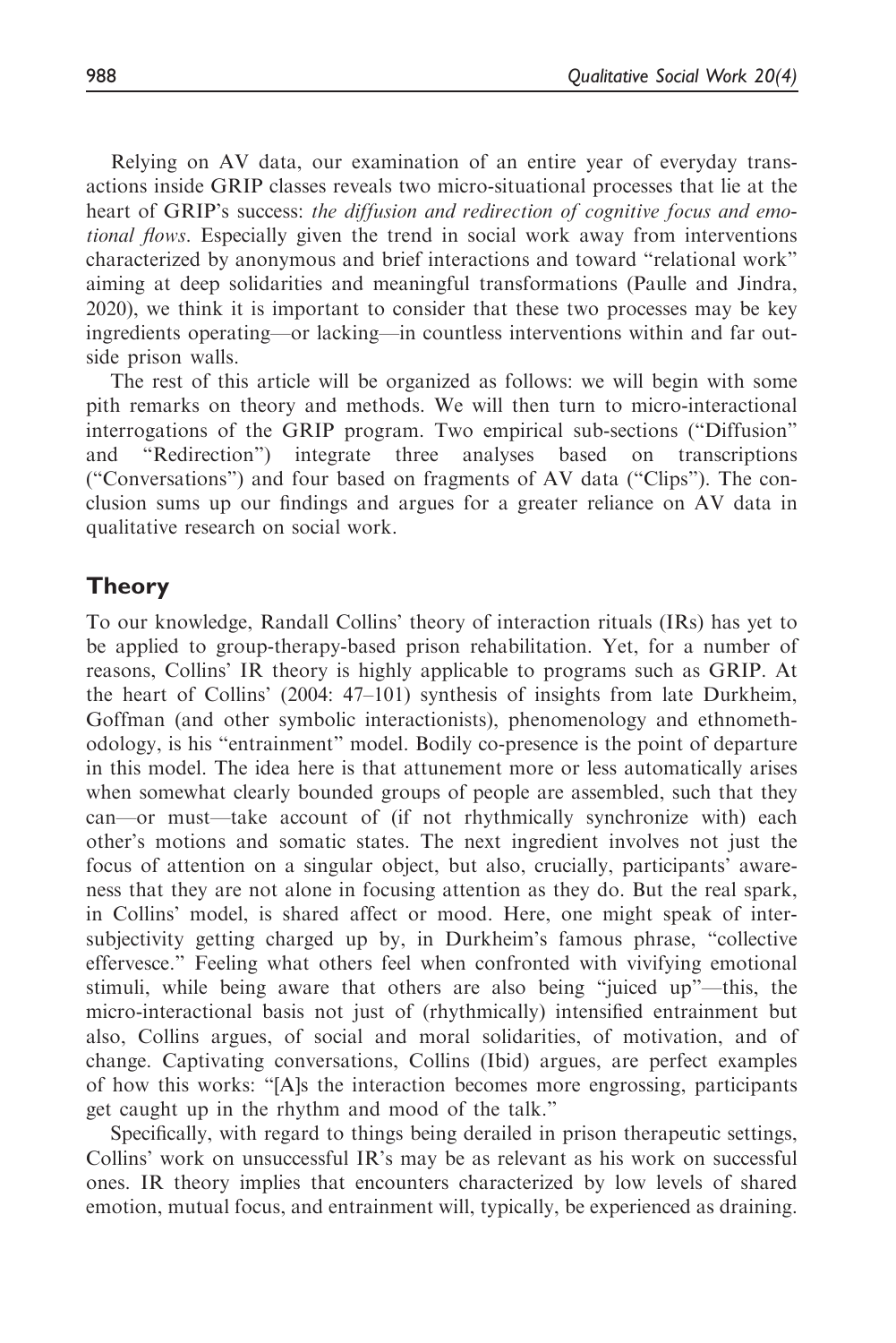The theory suggests that they will not lead to meaningful participation, let alone to strong sensations of camaraderie or profound transformations.

### Methods

In 2014–2015, an entire year of one GRIP class was filmed in San Quentin, the California state prison out of which the program emerged. The AV data reveal a group of 29 inmates facilitated by two lead (non-inmate) facilitators and five inmate (trainee) co-facilitators implementing the 44-week program. Classes were scheduled for one hour but often went longer, sometimes lasting up to three hours. These meetings have been filmed with two video cameras: one wide lens and one close-up lens. The audio has been recorded with multiple microphones—on the cameras, overhead, and wired onto the facilitators.<sup>7</sup>

Generally speaking, the steps leading up to our analysis of the AV data examined in this article are akin to those followed by Bezemer et al. (2011, see also Heath et al., 2010). While taking field notes on emerging themes and patterns, both authors and a research assistant viewed all the footage from the first three months (as well as, more sporadically, the remaining parts). Comparing notes on this footage, we spent many hours re-viewing specific fragments—at one point with Randall Collins and another colleague influenced by his work. This led initially to the isolation of data clips more or less clearly characterized by high intensity interactions. These were scrutinized in an effort to analyze encounters that might be said to dovetail, to varying degrees, with interactional ritual theory. Then, to further establish our core themes, we directed our attention to the instances that, from the vantage point of Collins's theory, might be deemed surprising. These were the clips characterized by (potential) derailment either due to highly energized—or to energy draining social dynamics.

It might be useful to discuss this selection strategy in more detail. In our initial analyses, we identified six cases characterized by high intensity interactions in which incarcerated men offered extended monologues unambiguously displayed strong emotional support for the program. We took these relatively rare encounters as our points of departure due to the clear effects of cognitive and emotional entrainment. Such moments fit seamlessly into Collin's (2004) IR theory. In subsequent data clip viewing sessions, our team moved from such hyper-visible moments to 20 "less obvious" instances of *entrainment in action*. By this, we mean instances in which entrainment seemed to take hold without the intensity of charged-up communal experience. This helped us document how "diffusion" leads to subtle, and far more frequent, moments of entrainment.

Next, we turned to encounters that were starting to derail. At least from the perspectives of facilitators, there was clearly an acute need to "redirect" them. In 9 of the total 17 "redirection" cases we selected, energy was being drained out of the interaction by emotionally "crippling" topics and/or tones of speech. In the other eight cases of this type, by contrast, the interactions were in danger of going "off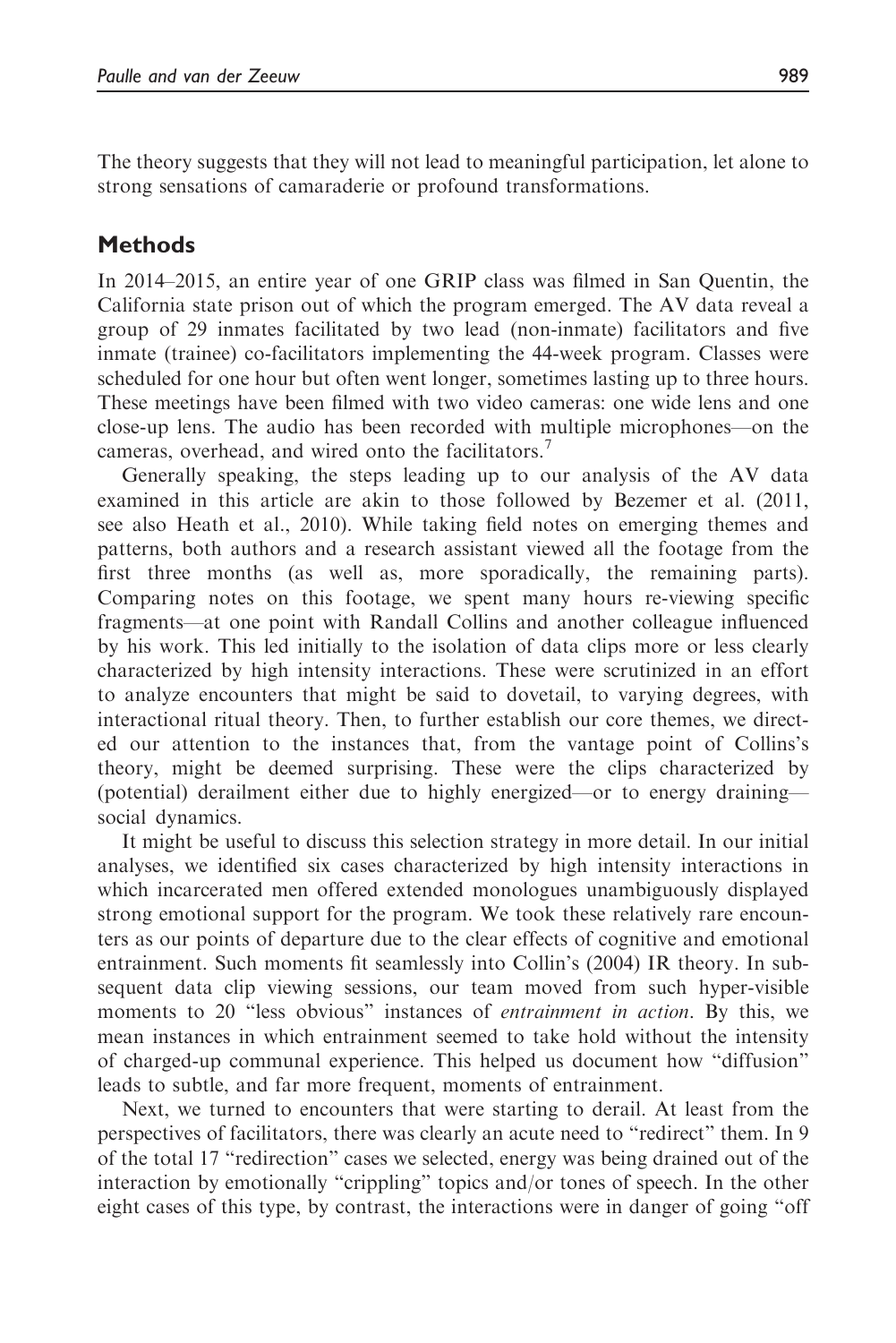the rails" due to highly energized yet—from the perspectives of facilitators—misguided transactions.

All selected cases have all been coded and analyzed using Jefferson's (2004) system for conversation analyses (Appendix 1). Jefferson's system provides an established scheme for coding behavior in conversations. This approach lends itself to the study of emotional dynamics through the analysis of pitch traces in audience responses and the flow of speech (Collins, 2004: 136; Ruusuvuori, 2013: 335). For instance, monotone voices, a weaker articulation, or a stumbling effect in pronunciation indicate disappointment or the loss of confidence. This article uses what has been referred to as a Jefferson system lite (Hepburn and Bolden, 2017; Potter and Hepburn, 2008) to represent the conversational dynamics observable on video while aiming to represent conversational rhythms and emotional intensities in voice and speech patterns. Additionally, picture stills have been added to illustrate the conversations in greater detail. Other than the founder of GRIP, who agreed to be identified, all individuals referred to in this article are presented under pseudonyms—and all the pictures have been modified with an Adobe Photoshop standard filter—to ensure the anonymity of those involved.

### **Diffusion**

As mentioned above, GRIP almost always involves participants sitting in a circle. Short and tall, high status, and low status outside the class, the men literally see eye-to-eye because they are all seated next to each other in the same types of chairs. This does not mean that everyone is equal. For example, facilitators have well-defined leadership functions (cf. Leszcz, 2004), and while all speakers can become leading objects of attention, some do so far more frequently than others.

### CLIP 1: Diffusion in the face of an emotionally charged testimonial

With this in mind, Figures 1 and 2 may help illuminate the subtleties of how diffusion contributes to the successful GRIP rituals. In the video fragment from which these figures come, Edward offers a testimonial to the emerging group. Edward is a GRIP graduate being trained to become an inmate facilitator. Edward had been asked by the lead facilitator to discuss with the group a meeting he recently had with one of the people victimized by his crime, namely his daughter. Everything he said and emoted supported the aims of the program. As such, one might expect that the testimony would come off as a "scripted" and that listeners might have "pulled the plug" on Edward's performance by not paying attention or refusing to share inthe emotional experience. This is not what happened.

Figure 1 shows Edward (E) in the middle with the light blue shirt. The contrasting postures, highly representative of the pattern that emerged during this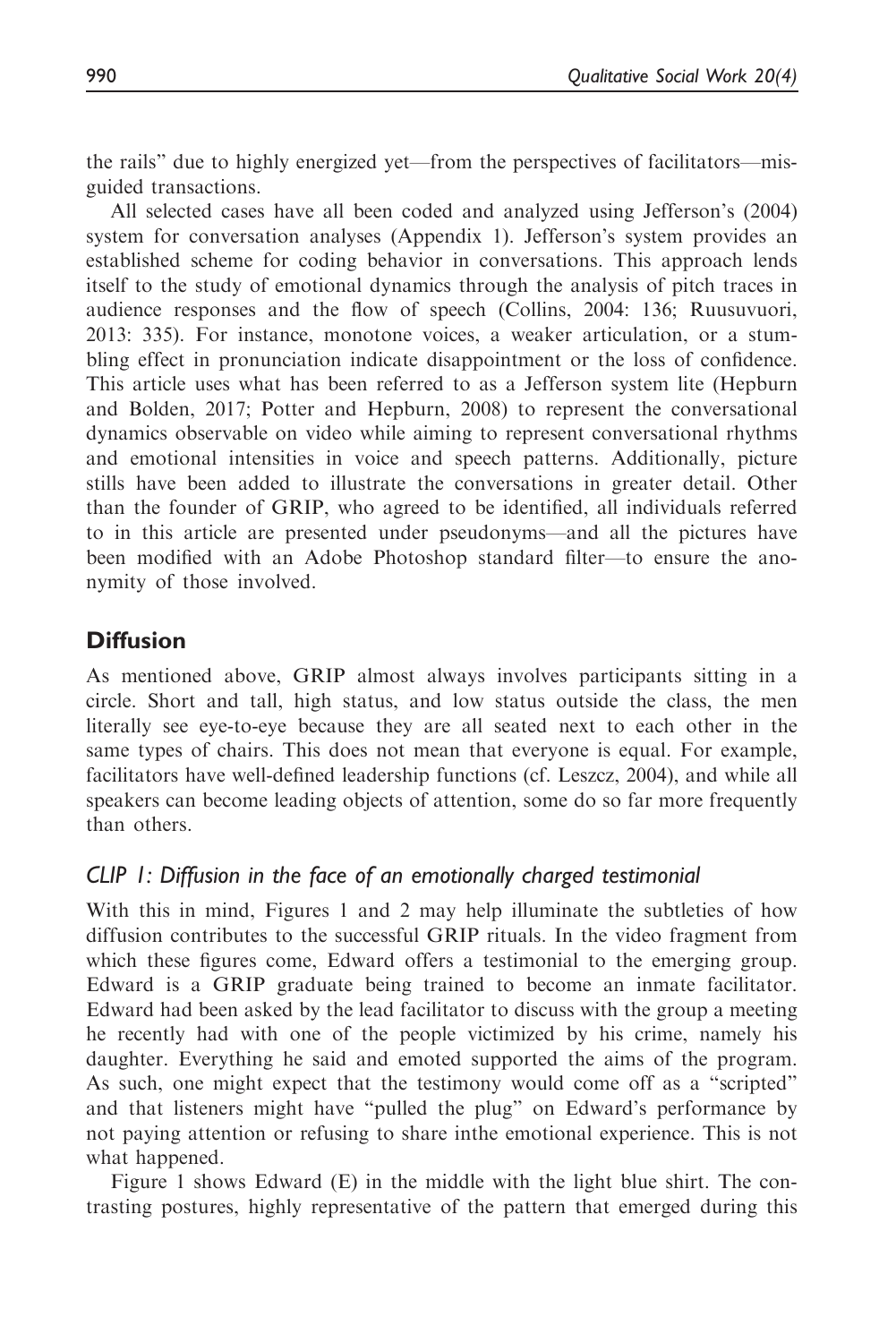

Figure 1. Receiving attention.



Figure 2. Giving attention.

interaction, indicate that while he held forth, Edward occupied the center of the attention space. Figure 1 shows a sub-group of five, with two participants on either side of the speaker. The postures of the four listeners (e.g. lowered heads) mimetically express the emotional tones narrated by Edward. The men in Figure 2 are deferential and/or paying close attention to Edward as he speaks. The solemnity of the listeners contributed to the ritual's ceremonial character. Their aligned orientations validate the speaker's credibility and indicate that the speaker and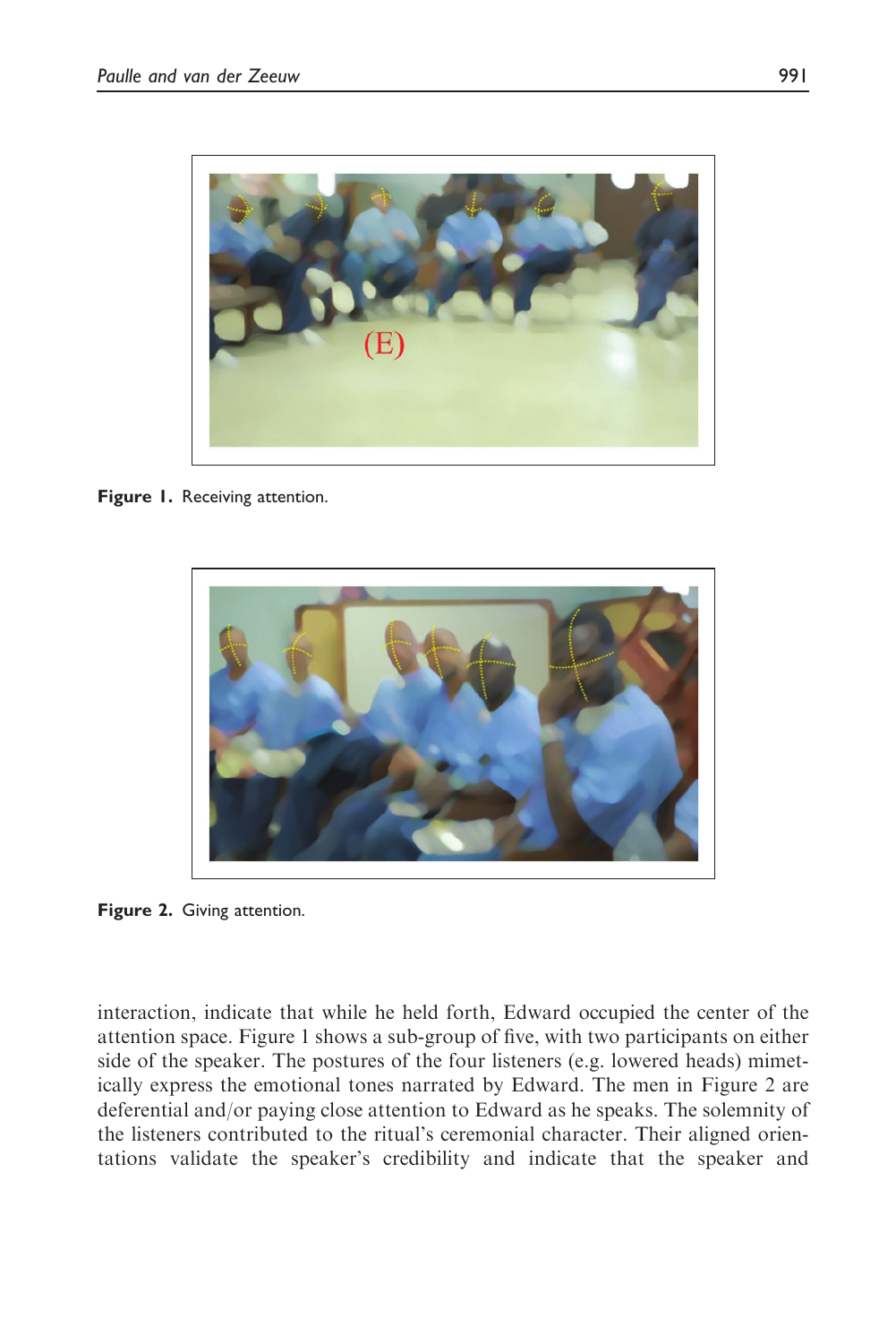the audience members were wrapped up in the same rhythmic feedback loop of emotional energy. The momentum of the shared experience empowered the speaker to dig deep into and communicate his emotions and thoughts in ways that felt profound.

With competing foci effectively squeezed out and emotions thoroughly entrained, it is as if the listeners were engaged in perfectly orchestrated background performances. For his part, Edward was learning how to occupy GRIP's center stage while diffusing apposite ideas and emotion. That is, while himself "juiced up" by virtue of being the focus of attention, Edward expressed emotions (regret, shame, gratitude, and hope) aligned with the formal goals of the course—e.g. tribe formation and what might be called post-traumatic personal growth (Linley and Joseph, 2004) supporting non-violence.

#### CLIP 2: Diffusion emerging out of a subdued conversation

Focusing too extensively on even the most compelling of any one individual's experience increases the risk that therapy sessions will become overly subjective rather than adequately intersubjective (Forsyth, 2018). As is usually the case in group therapy more generally (Yalom, 1995), GRIP encounters in which a single participant has an extended time to speak are limited. It is more typical that the focus of attention shifts between different participants engaged in dialogue. This brings up a common problem for group therapy facilitators: striking the right balance between talkative individuals and the needs of others who are less loquacious.

A characteristic GRIP exercise meant to foster awareness of bodily sensations can demonstrate the basic contours of how this played out. The low intensity encounter we selected to show this may seem to involve mainly a non-talkative and conspicuously diminutive student, Mark (M), and the principal facilitator, Jaden (J). Yet, *Conversation 1* reveals that another participant, the much larger and more muscular Seth (S), sitting next to Mark, ultimately exhibited such clear signs of entrainment that he might justifiably be considered a centrally important interactant. The rhythmic aspect of entrainment is emphasized in part because intersubjectivity and emotional attunement can be (further) intensified through even low-key synchronized gestures, postures, or movements. Perhaps because even seemingly mundane encounters in prison can lead to reprisals, and can therefore characterized by "imminent, obvious danger," even relatively low-intensity encounters can lead to "muscular bonding" and senses of "boundary loss" or the "submergence of self in the flow" (McNeill, 1997: 3, 8–10). Be this as it may, Seth appears initially to show little interest in the conversation between Mark and Jaden. His body is positioned away from Mark and he looks only at his notebook. Yet, even at the outset, Seth's on-and-of doodling indicate that he was attuned to what was going on between Mark and Jaden.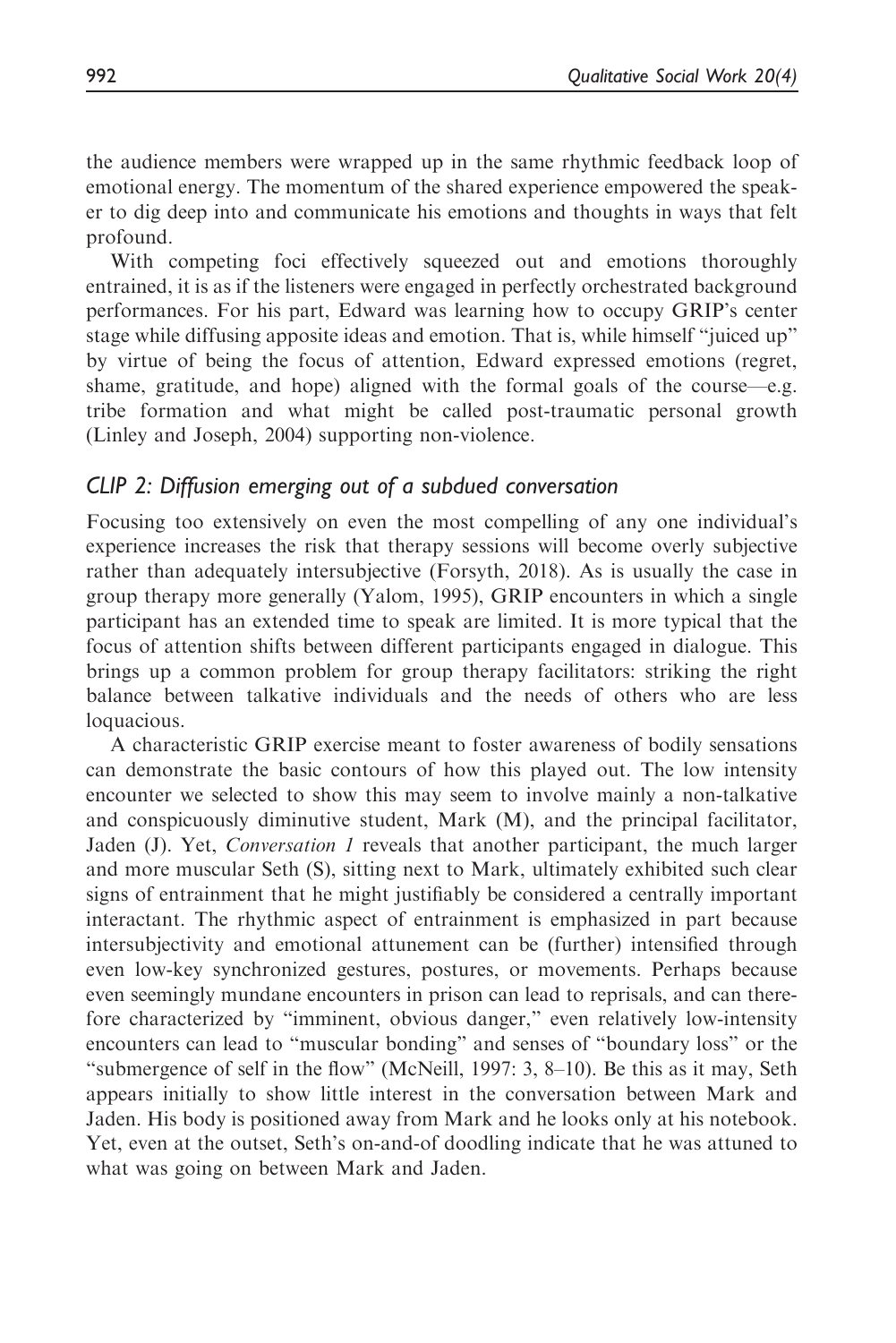Conversation 1: Bodily awareness exercise (week 10 out of 44; duration: 1.16 minutes)

| Im tryinn to think of wat I wanna sa:y:-Im nervous right<br>I<br>M:            |  |  |  |  |  |
|--------------------------------------------------------------------------------|--|--|--|--|--|
| $\overline{2}$<br>now: < Im [speechlhess.                                      |  |  |  |  |  |
| 3<br>$\mathbf{r}$<br>[Right. Right                                             |  |  |  |  |  |
| 4<br>↑Don'try to think↑. ghjust see if you can touch with(.)                   |  |  |  |  |  |
| 5<br>anything that is going-on with your body.                                 |  |  |  |  |  |
| 6<br>((doodling on paper))<br>S:                                               |  |  |  |  |  |
| 7 M:<br>(.) $\langle$ right now $>$ in my bodyh. I- I- I jus feel. I feel      |  |  |  |  |  |
| 8<br>rel(h)a::xed. I feel $c(h)$ a::Im.                                        |  |  |  |  |  |
| 9 S:<br>((stops doodling))                                                     |  |  |  |  |  |
| 10<br>(78.1)                                                                   |  |  |  |  |  |
| 11 M:<br>Thts about ah:: Il really. $>$ I jus feel nic $<$ I fheel             |  |  |  |  |  |
| $\overline{2}$<br>rehlha:xed $\uparrow =$                                      |  |  |  |  |  |
| $13$ :<br>$=$ uhhum                                                            |  |  |  |  |  |
| 14 M:<br>Imnot shure whatelsto say:                                            |  |  |  |  |  |
| ((Starts doodling))<br>15 S:                                                   |  |  |  |  |  |
| 16 M:<br>yaknow-Im nervous                                                     |  |  |  |  |  |
| $17$ J:<br>uhhum <where do="" feel="" nerves?<="" td="" the="" you=""></where> |  |  |  |  |  |
| 18 M:<br>ahh Be:cause Im noth really uhh[                                      |  |  |  |  |  |
| [No not why: where?<br>$19$  :                                                 |  |  |  |  |  |
| 20 S:<br>((Stops doodling))                                                    |  |  |  |  |  |
| 21 M:<br>Pardn?                                                                |  |  |  |  |  |
| Where?. hin the bhody?<br>22 J:                                                |  |  |  |  |  |
| 23 M:<br>Im[ jus nervous all-over, bout SPheaking. Im not- Im not              |  |  |  |  |  |
| 24<br>much of a speakurr                                                       |  |  |  |  |  |
| 25 S:<br>[((Starts doodling))                                                  |  |  |  |  |  |
| 26 J:<br>No I donneed to know $w(h)y$ , but where do you feel the              |  |  |  |  |  |
| 27<br>nervouhsness?                                                            |  |  |  |  |  |
| 28 S:<br>((Stops doodling))                                                    |  |  |  |  |  |
| 29 M:<br>In my stomach<                                                        |  |  |  |  |  |
| 30 J:<br>Ahh(.) What's happeninn in your stomach?                              |  |  |  |  |  |
| 31 M:<br>Its [kindof 1kn'ttin up <sup>1</sup> right nowh ghhheh                |  |  |  |  |  |
| 32 S:<br>[((Starts doodling))                                                  |  |  |  |  |  |
| 33 J:<br>Okay                                                                  |  |  |  |  |  |
| 34 M:<br>Annuh, my han:ds are getting 0a little ghrf0 a little                 |  |  |  |  |  |
| 35<br>sweaty                                                                   |  |  |  |  |  |
| 36 S:<br>((stops doodling))                                                    |  |  |  |  |  |
| 37<br>((touches face)) ((moves))                                               |  |  |  |  |  |
| ↑Thats ghood↑. We'll take that<br>38 J:                                        |  |  |  |  |  |
| 39 S:<br>((Looks and nods))                                                    |  |  |  |  |  |
| 40  :<br>Thankyou<br>41 A:                                                     |  |  |  |  |  |
| ((both look in camera))                                                        |  |  |  |  |  |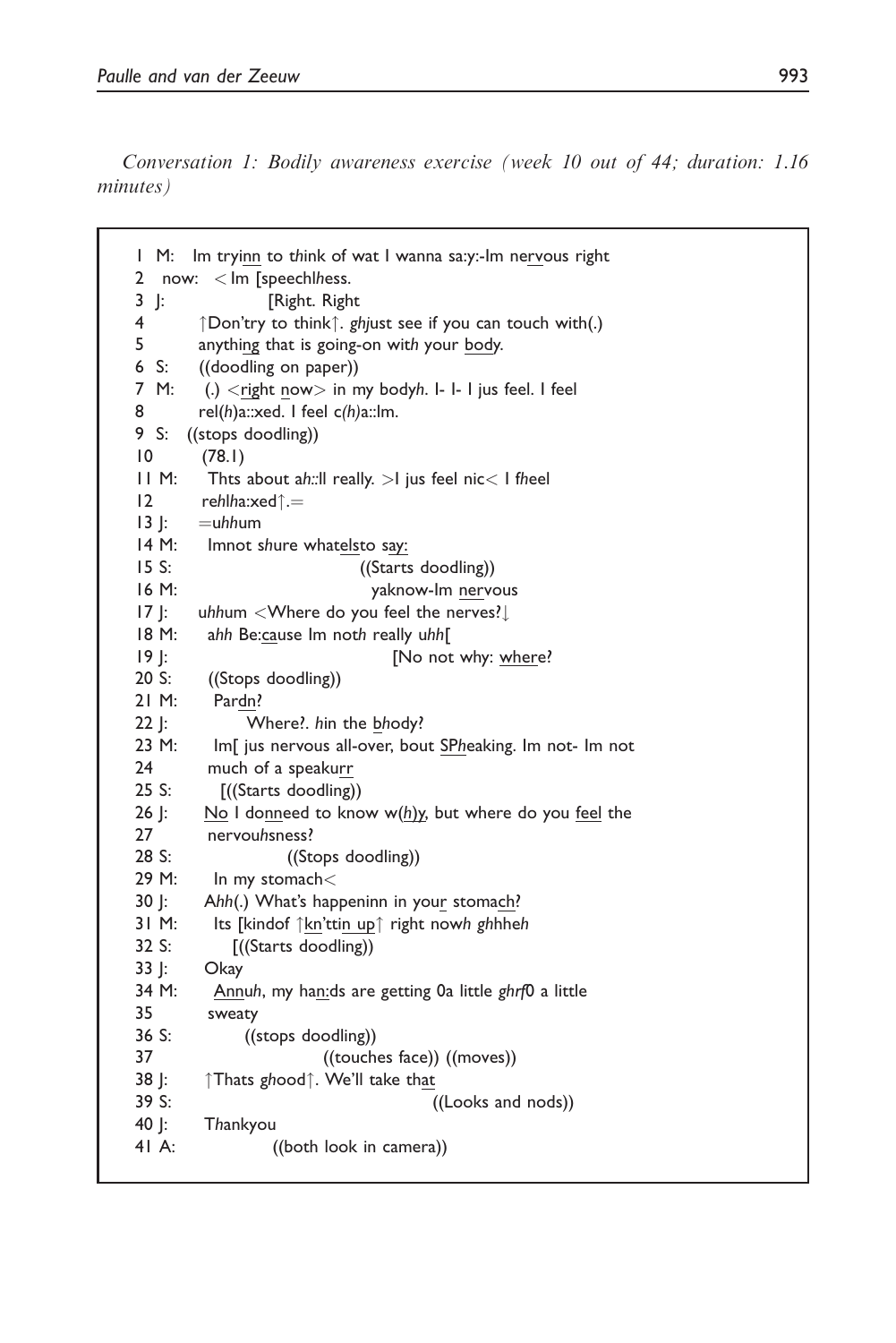

Figure 3. Discomfort.

The effects of being captured in the center of an attention space start to show when Mark becomes increasingly tense. Gradually, Mark's responses began to cohere with the facilitator's remarks and instructions. Starting with nervousness (line 1), Mark rather awkwardly refers to being relaxed and calm (lines 8 and 12) while silent for almost 8 seconds. After a quick nudge from the facilitator, Mark returns to his initial feeling of nervousness (line 16). He then reflects on speaking (line 23), his stomach knotting up (line 31) and sweaty hands (line 34). Experiencing these sensations during the interaction might seem specific to Mark. Yet whether due to an awareness of being especially close to the person at the center of the attention space or not, Seth shows far more signs of synchronicity with Mark than with the rest of the group. Toward the end of the conversation (line 37), Seth more explicitly signals physical entrainment: Mark mentions the sweatiness of his palms, and Seth lifts himself up in his chair to reposition himself, signaling a similar type of discomfort (Figure 3).

As if mutually released from overlapping distresses, during the end of the interaction (lines 30–33), both Mark and Seth responded positively to Jaden's upbeat comments. First, in agreeing with Jaden, Seth validated Mark's experience as shown in Figure 4. Then Seth's alignment with Mark is demonstrated when both men simultaneously look up at the camera in Figure 5. Whatever Mark and Seth signal to the rest of the group, it is undeniably done in unison. In other words, while the facilitator's comments were directed specifically at Mark, diffusion allowed effects of the interaction to carry over to the person sitting next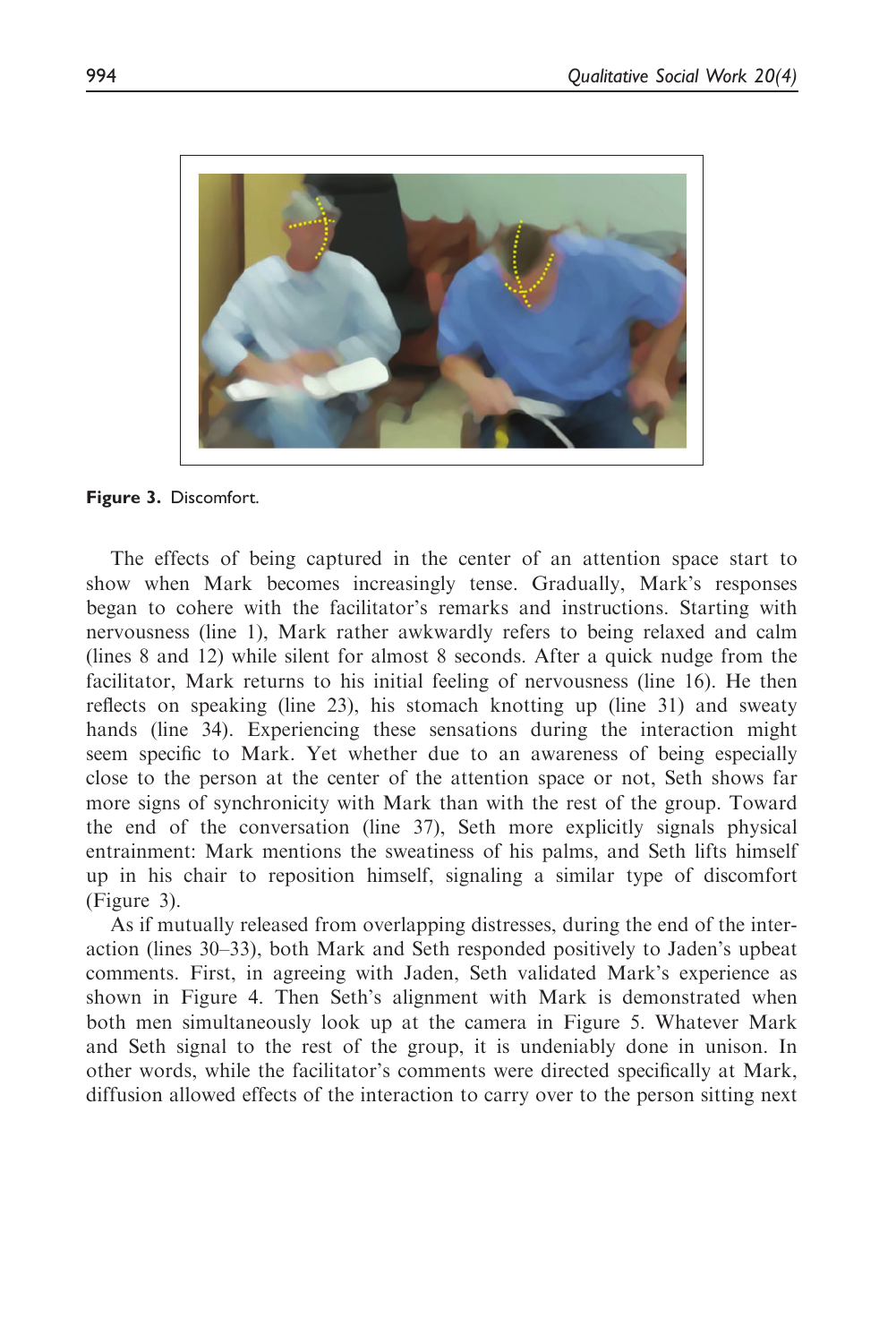

Figure 4. Nodding.



Figure 5. Looking at camera.

to the speaker. Obviously, the facilitator's injunctions to focus on bodily sensations steered the content of the discussion. Less obviously, perhaps, they created situational conditions in which diffusion could take place and entrainment could take hold.

## Redirecting

As mentioned above, a lot can go wrong in prison rehabilitation programs. When therapy sessions start to flounder and drain emotional energy, facilitators often need to navigate between remaining sensitive to inmates' feelings, on the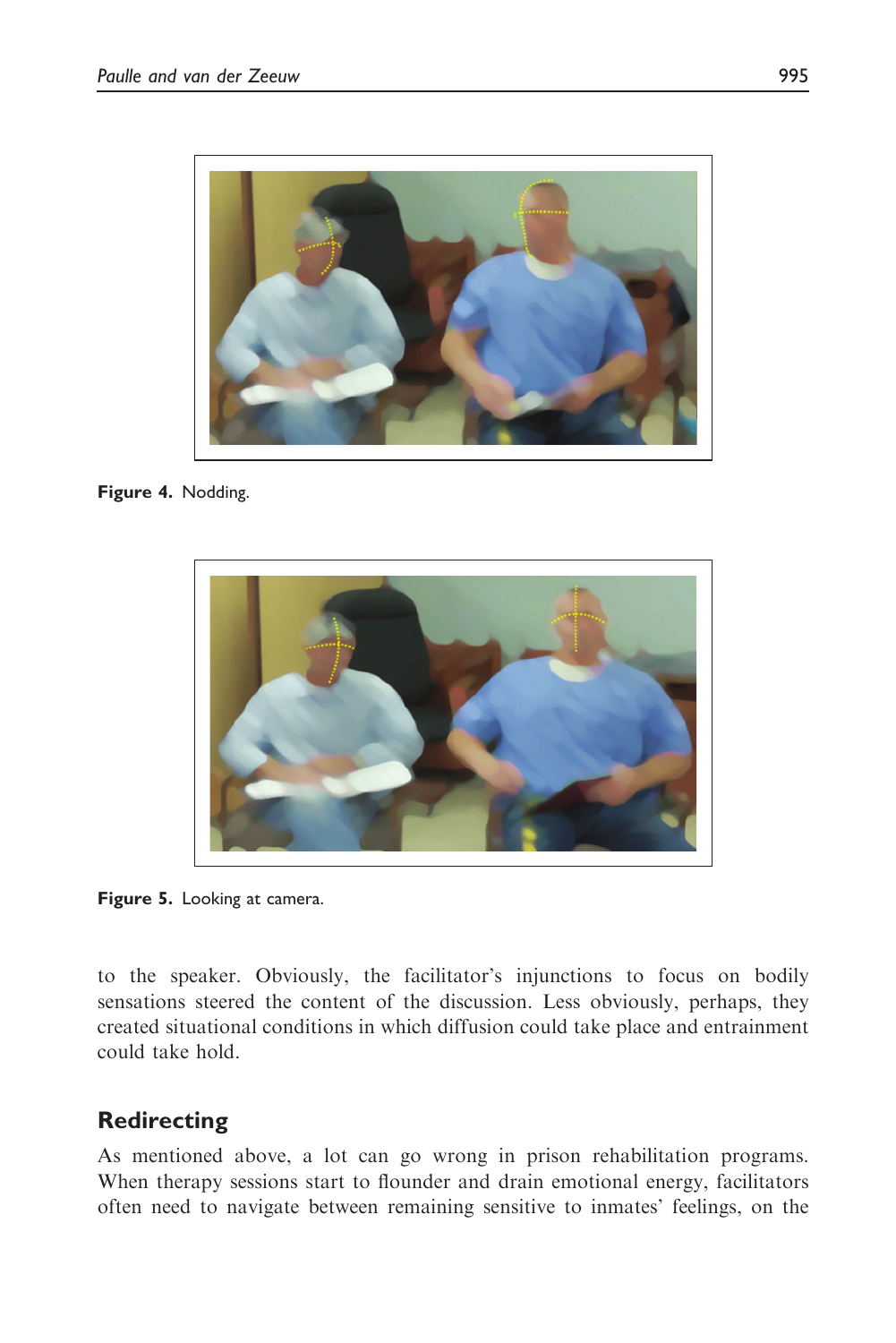one hand, and the need to redirect the cognitive focus and emotional flow on the other. Participants might feel alienated if they sense that their attempts to open up are left unrecognized or even ridiculed. Unskillful redirections can therefore negatively impact facilitators' attempt to develop legitimate authority and contribute to group solidarity (cf. Snijders, 2004). Moreover, inmates can respond unpredictably and disruptively to the formal aims of the program which, at times, stress boundaries between (inmate-)facilitators and inmatesparticipants.

Just as many of us say "OK" when we are trying to end telephone calls, facilitators often try to transition away from detrimental utterances (or monologues) with polite yet flaccid remarks on communication rather than content. For example, facilitators might offer an inmate a face-saving "well spoken" before trying to redirect and move on quickly. When emotional trauma is at the forefront, as the case below demonstrates, more subtle efforts at of micro-situational re-directing may be needed.

### CLIP 3: A ritual falls flat and a gentle redirection ensues

In *Conversation 2*, below, the facilitator struggles to respond to a participant's pain even as what is being shared is clearly irrelevant to the matter at hand. The formal aim of the exercise was to discuss anger as a secondary emotion derived from more primordial (and harder to process) ones such as shame. As part of the assignment in class, participants used a flashcard and exchanged, in pairs, situations that caused them to experience anger. When they returned to the big circle format, facilitator Jaden (J) asked if anyone would like to share what they had discussed. Perhaps, simply misunderstanding the assignment, participant Fred (F) offered a somewhat muddled series of comments—seemingly unrelated to angry outbursts—focusing on sadness related to the death of his mother 24 years ago.

Conversation 2: Redirecting in the face of emotional trauma (week 3 out of 44; duration: 1.12 minutes)

| IF:             | A:n:d my son and I have a great relationshiph                                                 |  |  |  |
|-----------------|-----------------------------------------------------------------------------------------------|--|--|--|
| $\mathbf{2}$    | till $t(h)$ is day (.) so::[                                                                  |  |  |  |
| 3  :            | $(b)$ (h)ewe [THats quite a statement to make $>$ you know $<$                                |  |  |  |
| 4               | onaday. whe:r your mot(h)er died twennyforryears ago                                          |  |  |  |
| 5 F:            | $\downarrow$ yeh yeah $\downarrow$ so by t(h)at happnnin I changed sometin' within myself $<$ |  |  |  |
| 7 I:            | m(h)m(h)                                                                                      |  |  |  |
| 8 F:            | ANd it'urts:, $>$ youknow $<$                                                                 |  |  |  |
| 9               | its always at-a hurt becaus: thoday iza <sup>0</sup> chrazy day <sup>0</sup>                  |  |  |  |
| $\overline{10}$ | So I'll $\lt$ >lm sure I'll getta card $\lt$ or two:: ann ten I'll talk to my                 |  |  |  |
| $\mathbf{1}$    | family mmembers: and letthemm know, go take sommflowers f(h) or me.                           |  |  |  |
| $12$ F:         | ((Figure 6))<br>(11.6)                                                                        |  |  |  |
|                 |                                                                                               |  |  |  |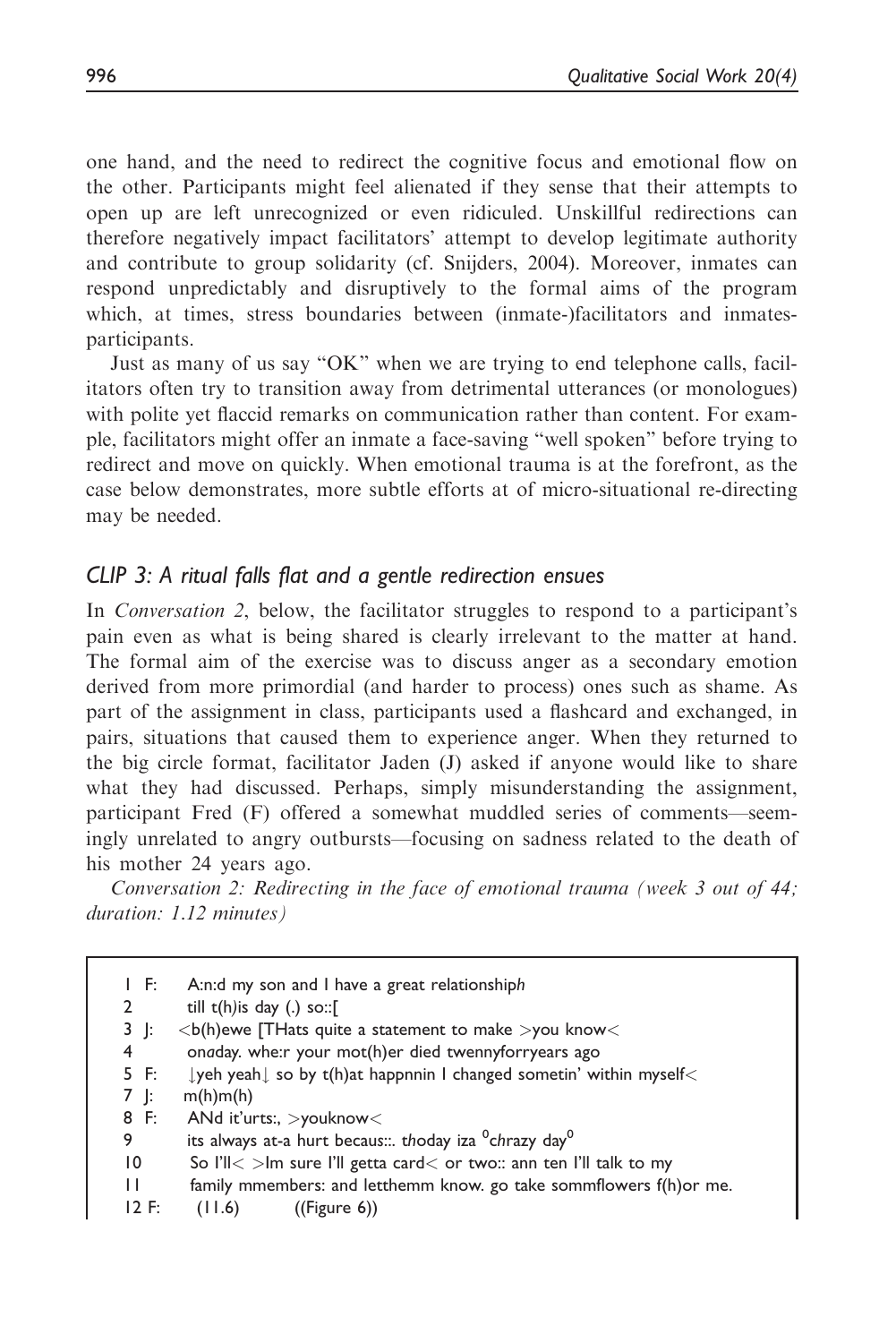| $ 3 $ :<br>Thhank[you                                                                |
|--------------------------------------------------------------------------------------|
| $14$ F:<br>$\lceil \int$ Othank0 you $\int$                                          |
| 15<br>(24.1)                                                                         |
| $16$  :<br>Anybuddyelseh uhh(.) particularly as it pertains to $>$ youknow $<$ these |
| 17<br>three things ((raises eyebrows twice))                                         |
| 18 F:<br>((Figure 7))                                                                |
| $19$  :<br>that you may not feelf when youre in the middel of your angerr: but       |
| 20<br>that $<$ (.)                                                                   |
| 21<br>you could become ahware hf(h).                                                 |
| 22<br>$(1.2)$ ((signaling A))                                                        |
| $23 \; A:$<br>I called my ex the othrday anuhh I was ashking about my daughterr<, an |
| she didnt answer.<br>24                                                              |
|                                                                                      |

Forced to deal with an off point yet heavy subject, Jaden avoids any kind of harsh response that might cripple the effectiveness of the group (Snijders, 2009). He comments only on the need to return to the curricular content. Jaden offers supportive remarks on a statement Fred made earlier (lines 3 and 4) and thanks him for his sharing in line 13 in between brief silences (lines 12 and 15). In this case, it seems, periods of silence allow things to fall flat and, therefore, expand opportunities to redirect the conversation and its emotional tone.

During one pivotal exchange, Fred seemed to look to the facilitator for an uplifting response (Figure 8 and line 12). Yet, the facilitator offered a mere "thank you" (line 13), which politely yet forcefully sucked the remaining rhythm out of the verbal exchange. Fred reacted with an awkwardly soft-spoken "thank you" in line 12. His posture was oriented inward (Figure 6 and line 18). His energy seemed to have been (further) drained by a failed transaction. Fred's posture in Figure 6 is in stark contrast with those of inmates emerging from or engaged in successful IRs (e.g. Mark's in Figure 4 and Edward's in Figure 1). When Jaden invited someone else to share, the first sentence offered by another participant (line 23) shows that the discussion once again began to cohere with the facilitator's aims.

Timing, tone, and non-verbal communication were vital to the facilitator's skillful redirection. The transition from Fred's final utterance back to the curriculum and the expectations of the group (line 14) started with a relatively long silence (2.4 seconds). Then (line 17), the facilitator heightened the vocal tone of "feel" and emphasized "anger." He also signaled the new direction and focus with facial expressions—i.e. he stopped speaking and raised his eyebrows twice, with the second raise slighter more emphasized than the first. During the silence depicted in line 20, the facilitator gestured to another participant Alfonse (A) and invited him to speak. Alfonse quickly picked up on this signal and began a response aligned with the curriculum. The gentle response to Fred, the pause, and the seamless transition based on verbalized and unspoken signals constitute the easily missed foundations of operational excellence on the ground.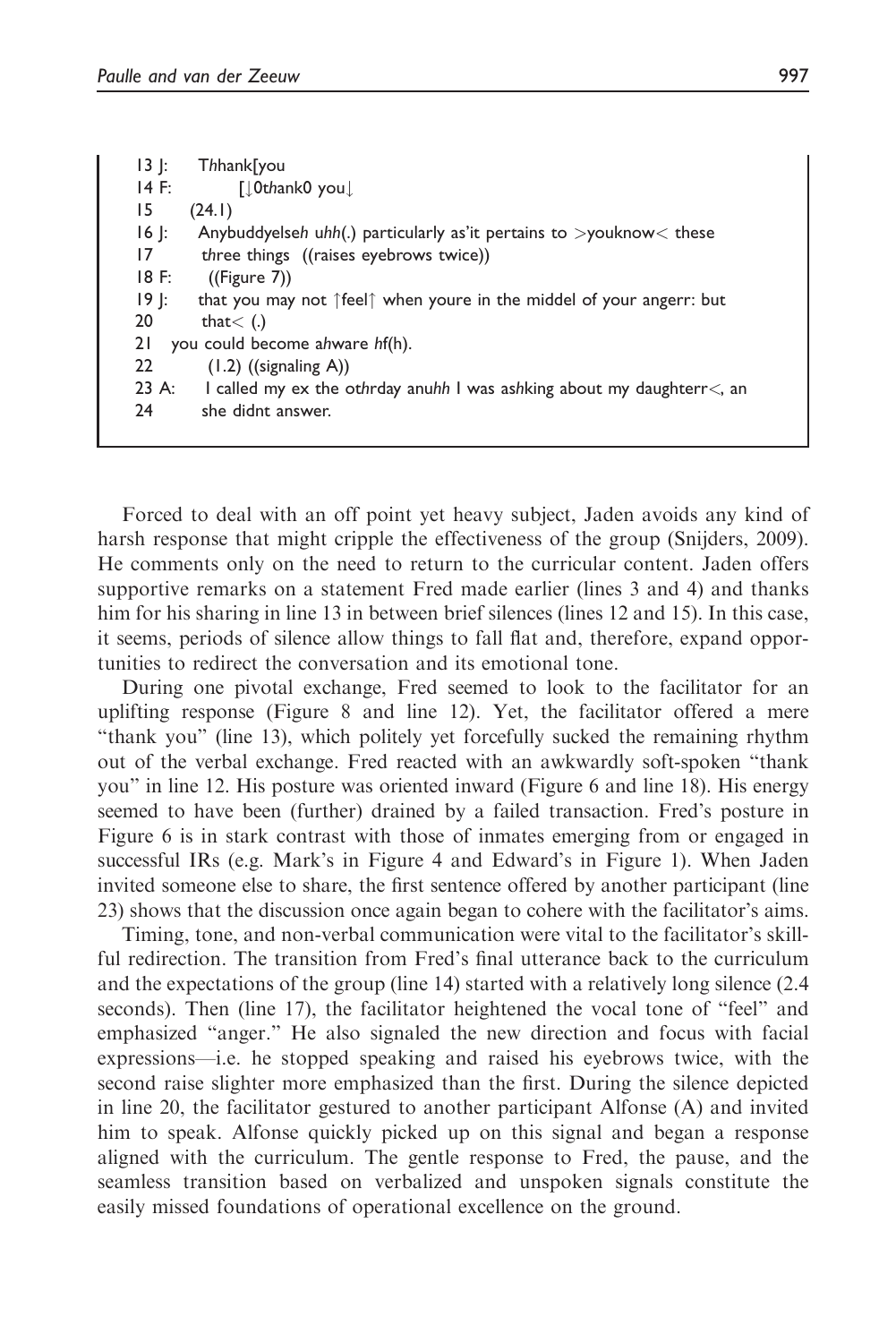

Figure 6. Turning inward.





### CLIP 4: A disruptive ritual redirected through matching emotional energy

As we have just seen, when faced with low energy speakers caught up in flat-lining distractions, facilitators can utilize silences to start transitions. However, revvedup participants can also gain control over the emotional tone of the group, and they can also direct attention away from the content of the curriculum. Keeping silent, in such cases, might serve only to grant more momentum to the (seemingly charismatic) participant charged up by being the object of attention. Certainly, in prison rehabilitation programs, such micro-interactions can derail an entire course.

Conversation 3 comes from a small group headed by an inmate GTF, Bob. In a small circle, the four students and Bob were supposed to be discussing what might be learned from situations involving (threats of) violent behavior. For example, the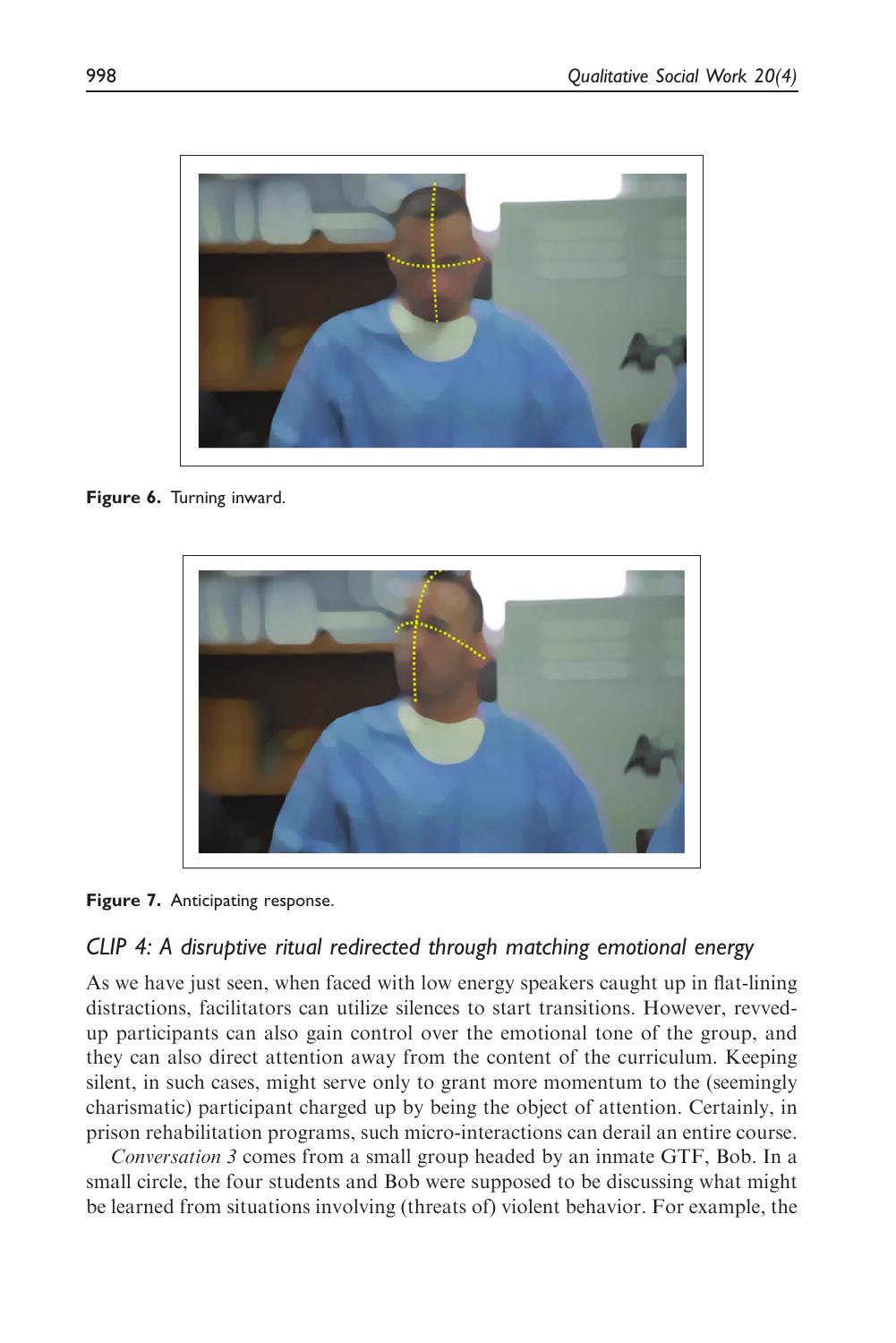curriculum stresses things speeding up, in such situations, and regret arising afterward if one does lash out. Diego (D) volunteers to go first. The group (G) including participants to his left (L) and right  $(R, R2)$  as well as facilitator Bob  $(B)$ actively respond. This exchange reveals Diego engrossing fellow participants in a narrative. Yet again, entrainment was accomplished in part through the incitement of rhythmic synchronization. This time, however, certainly from the facilitator's perspective, the train of thought and feeling was moving in a detrimental direction. As Diego spoke about conflict related to a non-vegetarian inmate whom he says was eating large amounts of vegetarian food—and as the other men in the small circle laughed supportively at what he recalled—Diego regularly made eye contact with his fellow students.

Conversation 3: Matching levels of emotion (week 9 out of 44; duration: 1.06 minutes)

1 D: So:: S(h)ooth- I  $\hat{\sigma}$ grabb'd-im up $\hat{\tau}$ .<br>2 | | grabb'd-im| an I sock'd him a c  $\downarrow$ l grabb'd-im $\downarrow$  an I sock'd him a coupl-of times: 3 L: ((Rolls head)) 4 D: a:n:d they kind ofh broke it up befho:rre I could gett'im like 5 I wanted to: . 6 D: buthuhh 7 R: ((Nod)) 8 D: ((Looks)) Yeah thats< 9 G: Hahahahahuhhuhuh 10 D: Cos I dont< you-know. I dont really bhother nobodyih 11 B:  $\downarrow$  Right  $\downarrow$ <br>12 D: A:nn I A:nn I dont like foh people to take from somebody else 13 B:  $\downarrow$ Rig(h)t. exahctly $\downarrow$ <br>14 D: A:nn<sup>↑</sup> I dunnow↑ 14 D: A:nn $\uparrow$  I dunnow $\uparrow$  it felt goo::d after too.<br>15 G: dHahh hehehehe= 15 G: dHahh hehehehe $=$ <br>16 G:  $=$ hehehe  $16 G:$   $=$ hehehe<br> $17 B:$  0ou diddr 0ou diddnt hav0-You didn't ha:v-a momen-of regret ahfterwahrds. 18 D: NAa::hhh 19 G: Hahaheheha ((laughter)) 20 B: hehNot-[Not even now? 21 D: [Not t(h)aT ti:mme. no 22 G: Hehehe 23 B: Wha- What about now? 24 D: N(h)o 25 G: Heheheh 26 B: ghahh You feel gHeheh[eh 27 D: [Yheah I do b'cau:se 28 >youknow< now Im learnin' different. 29 B: Right 30 D: So I should'ave rehacted a way:: bettr way.[ 31 B: [>Isthere-a-bit-you-32 could'ave-handled< [right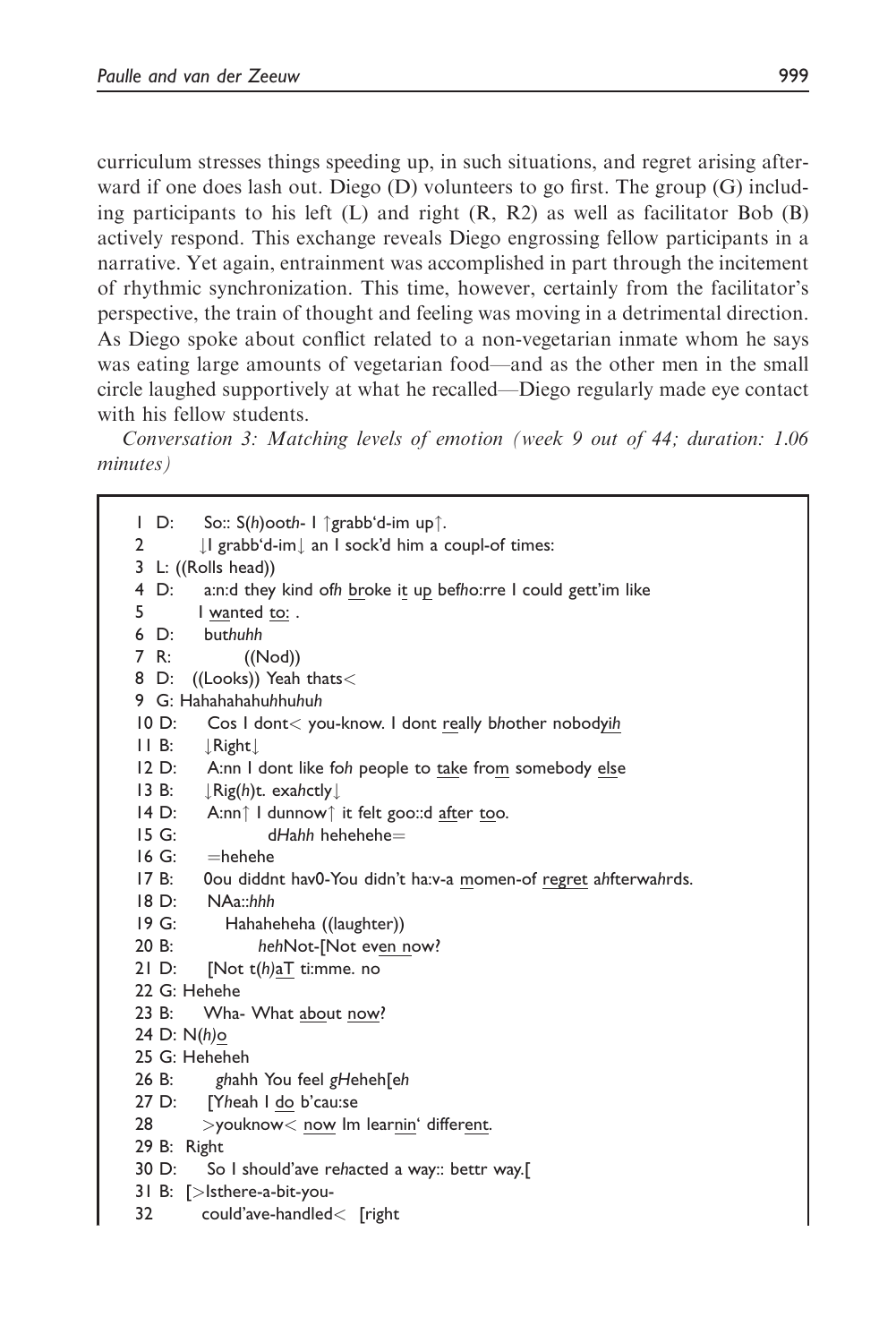33 R2: ((face touch)) 34 D: [Co:s' if I ad'hurt the doo:d anything I 35 could have go:t another case. anyhthing 36 R: ((face touch)) 37 R2: ((face touch)) 38 B:  $\downarrow$  There you go. Right. Exactly. $\downarrow$ 

Diego justifies his behavior by stating that while he is not normally violent (line 10), he was provoked by the immoral actions of the man he assaulted (line 12)—a viewpoint that the facilitator does not initially challenge (lines 11 and 13). Diego's original claim that he had no feelings of regret may have related to his opening statements about having had good reason to behave violently. Situational cues may also have contributed to his line of reasoning and performance utterly at odds with GRIP teachings. When Diego first talks about hitting the other person, the participant to his left (L) rolls his head (line 3), first throwing it backward in a circular motion, then looking down, and then making eye contact with Diego. This communicates recognition. Shortly thereafter, as depicted in lines 7–9, Diego responds to the nod of a participant to his right by looking at him and beginning an utterance that results in laughter before he finishes in line 8. Again here, the other students seem to be wrapped up in, and reinforcing, Diego's initial presentation of a reluctant vigilante self.

Bob's redirecting efforts began with his laugh (line 26). Crucially, his laugh matched the emotional tone of the entire group. Laughter is highly contagious (Provine, 1992), and the use of humor seldom takes place outside of (perceptions of) unequal power ratios (Kuipers, 2015). Intuiting this or not, Diego changed his tone immediately (line 27). Until Bob shook up the dynamic with his laugh, the mini-therapy group did not seem to recognize his ability to intervene. However, when Bob's intervention came, others in the group marked the transition—e.g. two members touch their faces consecutively (lines 36 and 37). The tide had turned.

The success of ritualized exchanges in such contexts is hugely dependent on the facilitator's ability to continually pick up on, and respond sufficiently to, myriad types of (potential) challenges. Not by showing emotional dominance that reaffirm formal boundaries but rather through subtle modes of micro-situational regulation and re-orientation. The implication is that facilitators need, at times, to match unconstructive emotional tones and synchronize with detrimental conversational rhythms in order to successfully communicate their authority before turning them around. One might speak here of bringing about therapeutic change initially through manipulation of natural flows of interaction (Clarke and Waring, 2018).

### Conclusion

The central question guiding this article was the following: how is operational excellence actually achieved, on the ground, in an evidence-based prison rehabilitation program? In answering this question, audio-visual data and the tools of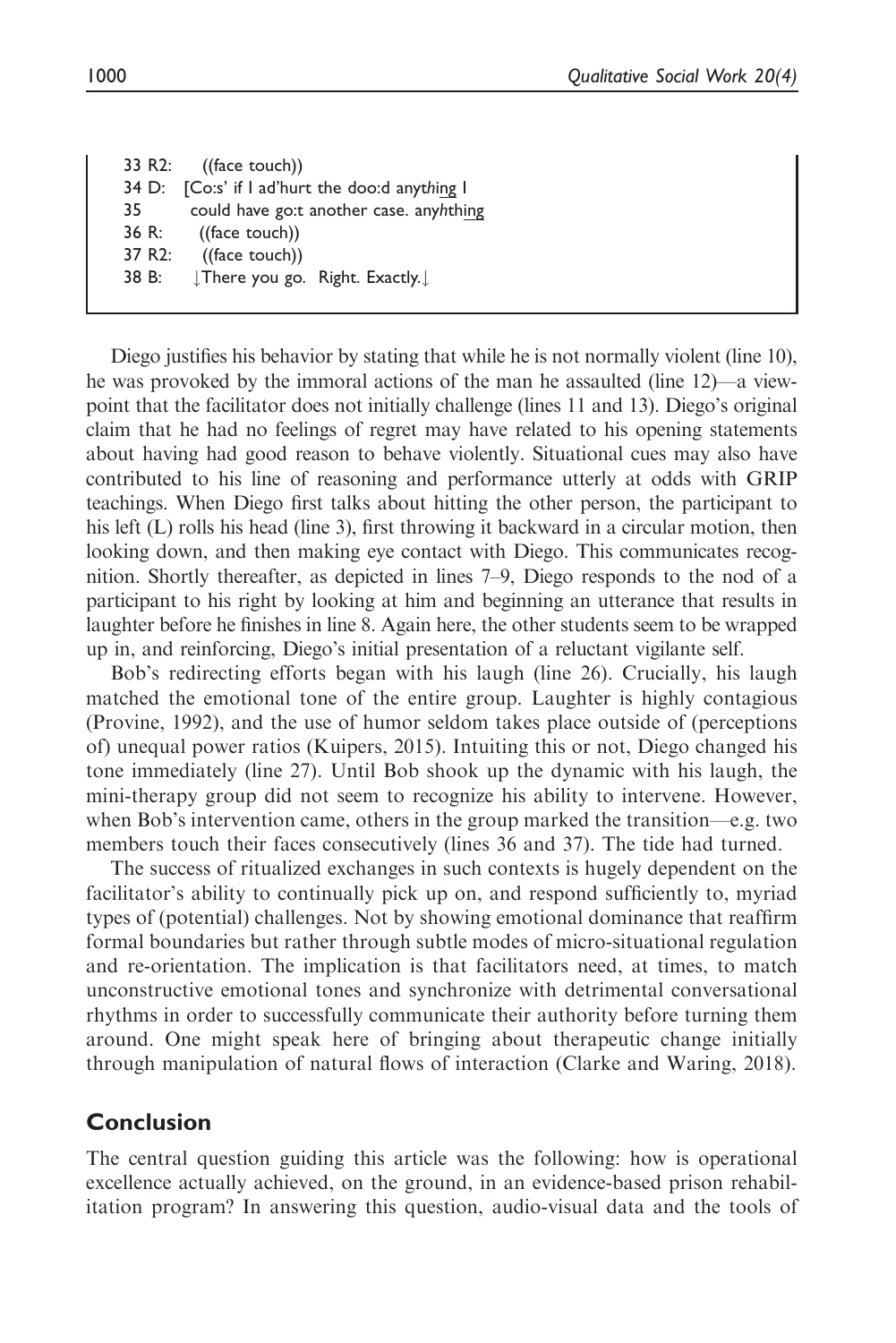conversation analysis have allowed us to dissect more and less subtle aspects of Interaction Ritual Chains (Collins, 2004)—and especially processes associated with cognitive and emotional "entrainment"—that are easily missed in interview-based and ethnographic accounts. We uncovered two potentially foundational microsituational processes at the heart of GRIP's classroom dynamics: the diffusion and redirecting of cognitive attention and emotional mood. We have presented empirical data and analyses suggesting that these two processes may be difficult to observe building blocks of many effective in-prison rehabilitation programs as well as of countless other social work interventions.

We made our argument in two steps: first, we explored how mutual focus and emotional entrainment rely on what are often quite subtle forms of diffusion. We started with highly energized and clearly successful IRs and then sought out the "secret" inner workings of diffusion in less-charged situations. We demonstrated that none of the situationally immersed participants completely controlled nor even necessarily fully understood potentially crucial aspects of what went on, millisecond-by-millisecond and gesture-by-gesture, in the webs of interdependence they were continuously remaking. In other words, we showed how and why, through processes of diffusion, speakers and listeners came to be more interdependent than they might think. What is more, we demonstrated how well "hidden" diffusionrelated forms of intersubjectivity undergird senses of membership in a GRIP tribe and, by extension, confidence in the possibility of personal transformation.

We also generated insights into cases in which interactional troubles led to efforts at creative in situ problem-solving. In our analyses of these cases, we found the shared mood of the group to be crucial in facilitators' readings of situational dynamics and especially in their artful redirecting of emotional dynamics. In the case of an interaction in which a participant appears to have misunderstood instructions, a lead facilitator used subtle hints and nudges to achieve a "gentle" redirection. Additionally, we documented a case in which a trainee inmate facilitator matched the emotional intensity of his small group of participants in an effort to regain control over (definitions of) the situation. Our findings suggest that a key to successfully dealing with inappropriately energized situations has to do with temporarily setting aside (or even showing contempt for) the formalized expectations associated with the curriculum while validating participants' lived experiences. Body-based and emotional synchronizing is what sets up pragmatic redirections of misguided encounters as well as what helps all involved regain footing on, from facilitators' perspectives, a more appropriate path. Our findings on such redirections underscore the importance not just of access to the right information—e.g. about incarcerated mens' situation-specific rationalizations of violence, possible ramifications of fighting, or the goals of the program—but also the need to have what it takes to calmly, confidently, and, at times, forcefully reorient emotional dynamics on the spot.

Certainly, a lot can and will go wrong in efforts to replace the often-destructive values and response patterns of incarcerated men convicted of violent offenses. Nevertheless, due in part to everyday diffusion and artful redirecting, frequently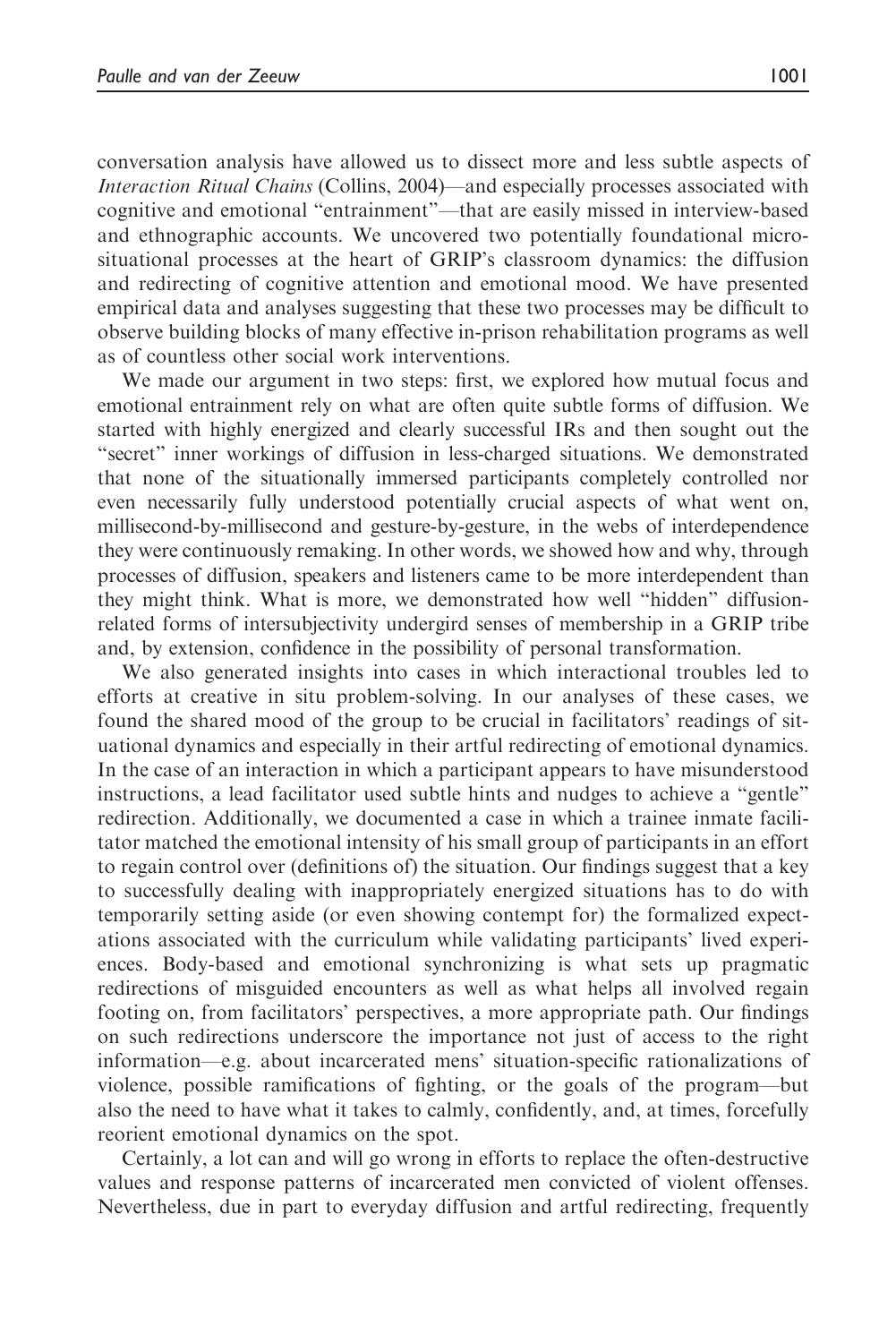recurring experiences within GRIP classes charge up primordial senses of brotherhood and confidence in possibilities of transformation.

Our main finding, then, is that diffusion and redirecting are two of the "hidden" processes keeping GRIP's version of violent offender rehabilitation on track. Our main claim is that AV materials such as those relied on in this article should play more central roles not just in future research efforts but also in the training of professionals engaged in (group therapeutic) relational work.

While our AV data have been helpful, they also come with drawbacks. Most importantly, AV data can suck one in too far. The people we studied were immersed in broader settings populated in part by incarcerated men with serious—and often (all but) untreated—mental health issues (Fazel and Danesh, 2002). We know that in a huge percentage of cases, these men come from socioeconomically depressed (and ethno-racially oppressed) backgrounds, that they were in many cases deeply traumatized as children, and that few of them have undergone any serious trauma treatment (cf. Roach, 2013). Furthermore, all of these victims turned victimizers find themselves thrust into broader settings notorious for ethno-racialized conflicts and the seeking of (violent) retribution in response to perceived affronts. In short, micro-interactions may not be "where the action is," in Goffman's famous phrase.

Despite these and other limitations, this article demonstrated why and how—in addition to other approaches such as modern attachment theory—conversation analysis and IR theory can help orient investigations into prison rehabilitation programs. More to the point, this paper shows why future studies might examine diffusion and redirecting processes. We have only just begun exploring the prospect that these two processes can undergird (1) the sense among trauma survivors that their at-once individual and group-related strengths may be powerful enough to help them continue on their paths to recovery (Stige et al., 2019); (2) the mobilization of trauma treatment strategies specific to those either in gangs or in settings plagued by gang cultures (De Vito, 2019); and (3) the effectiveness of somatically oriented trauma-treatment programs. In closing, we hope further research based on AV data will clarify the degree to which the two microinteractional processes interrogated in this article amount to the secrets of success in both GRIP-like and non-GRIP-like group therapeutic settings.

#### Acknowledgements

While taking full responsibility for all of this paper's shortcomings, the authors would like to thank the following people for their help along the way: the anonymous reviewers, Don Weenink, Randall Collins, Olav Velthuis, and others participating in the Cultural Sociology Program Group seminar at the University of Amsterdam.

#### Declaration of conflicting interests

The author(s) declared no potential conflicts of interest with respect to the research, authorship, and/or publication of this article.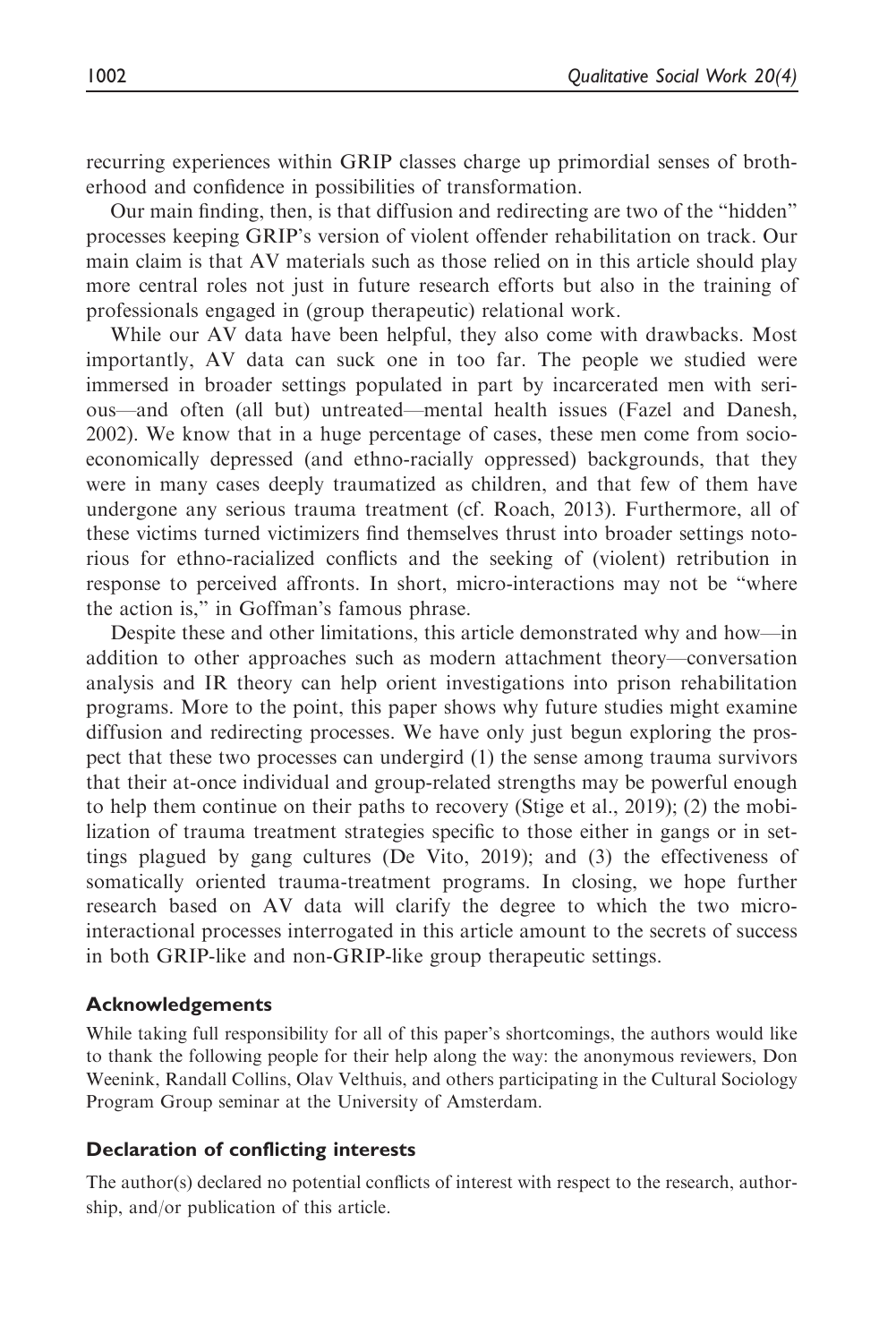#### Funding

The author(s) received no financial support for the research, authorship, and/or publication of this article.

#### ORCID iDs

Bowen Paulle **D** <https://orcid.org/0000-0002-4682-9725> Alex van der Zeeuw D <https://orcid.org/0000-0002-7357-3059>

#### **Notes**

- 1. Based on a random sample of 6964 of inmates "housed at 12 male adult prisons operated by a single state" Wolff and Shi (2009: 58, 62) find that "approximately 21% of male inmates are physically assaulted during a 6-month period."
- 2. As Galeshi and Bolin (in press) point out, Maggioni et al. (2018) "explored whether participation in a prison offender accountability program impacted incarcerated individuals amount of trust. They found that trust significantly increased for those who had participated in the prison program compared to the control group. This finding provides support for the potential relationship between participation in correctional lifelong learning programs and increased trust among incarcerated individuals." As Balafoutas et al. (2020: 150) add, Maggioni et al.'s (2018) "findings indicate that participation in this tenmonth long program increased trust... hence providing an example of a successful intervention in the direction of rehabilitation."
- 3. See: [https://insight-out.org/index.php/109-featured/106-statement-from-founding-direc](https://insight-out.org/index.php/109-featured/106-statement-from-founding-director) [tor](https://insight-out.org/index.php/109-featured/106-statement-from-founding-director) (1 September 2019).
- 4. Insight-Out's claims are based on data to which the California Department of Corrections and Rehabilitation (CDCR) has access. As such, officials at the CDCR would presumably invalidate these claims if they were deemed inaccurate.
- 5. GRIP's supporters, who claim to be convinced by the results they attribute to the program, include wardens such as the one from Avenal State Prison who recently advocated for GRIP in a journalistic piece. See: [https://www.huffpost.com/entry/prisoners-unlearn](https://www.huffpost.com/entry/prisoners-unlearn-the-toxic-masculinity-that-led-to-their-incarceration_n_5d406b9ce4b06e9f169f1247?guccounter=1)[the-toxic-masculinity-that-led-to-their-incarceration\\_n\\_5d406b9ce4b06e9f169f1247?guc](https://www.huffpost.com/entry/prisoners-unlearn-the-toxic-masculinity-that-led-to-their-incarceration_n_5d406b9ce4b06e9f169f1247?guccounter=1) [counter=1](https://www.huffpost.com/entry/prisoners-unlearn-the-toxic-masculinity-that-led-to-their-incarceration_n_5d406b9ce4b06e9f169f1247?guccounter=1) (accessed 1 September 2019).
- 6. On GRIP's aims, as presented by the NGO operating it, see: [https://insight-out.org/](https://insight-out.org/index.php/programs/grip-program) [index.php/programs/grip-program](https://insight-out.org/index.php/programs/grip-program) (accessed 19 December 2019).
- 7. Before filming began, all the men participating in the recorded class signed release forms allowing the NGO operating GRIP to use the AV-material, for example, for training purposes, to generate interest in the program and for research purposes.

#### **References**

- Balafoutas L, García-Gallego A, Georgantzis N, et al. (2020) Rehabilitation and social behavior: Experiments in prison. Games and Economic Behavior 119: 148–171.
- Bezemer J, Murtagh G, Cope A, et al. (2011) "Scissors, please": the practical accomplishment of surgical work in the operating theater. Symbolic Interaction 34(3): 398–414.
- California State Auditor (2018) Report 113 ("Several Poor Administrative Practices Have Hindered Reductions in Recidivism and Denied Inmates Access to In-Prison Rehabilitation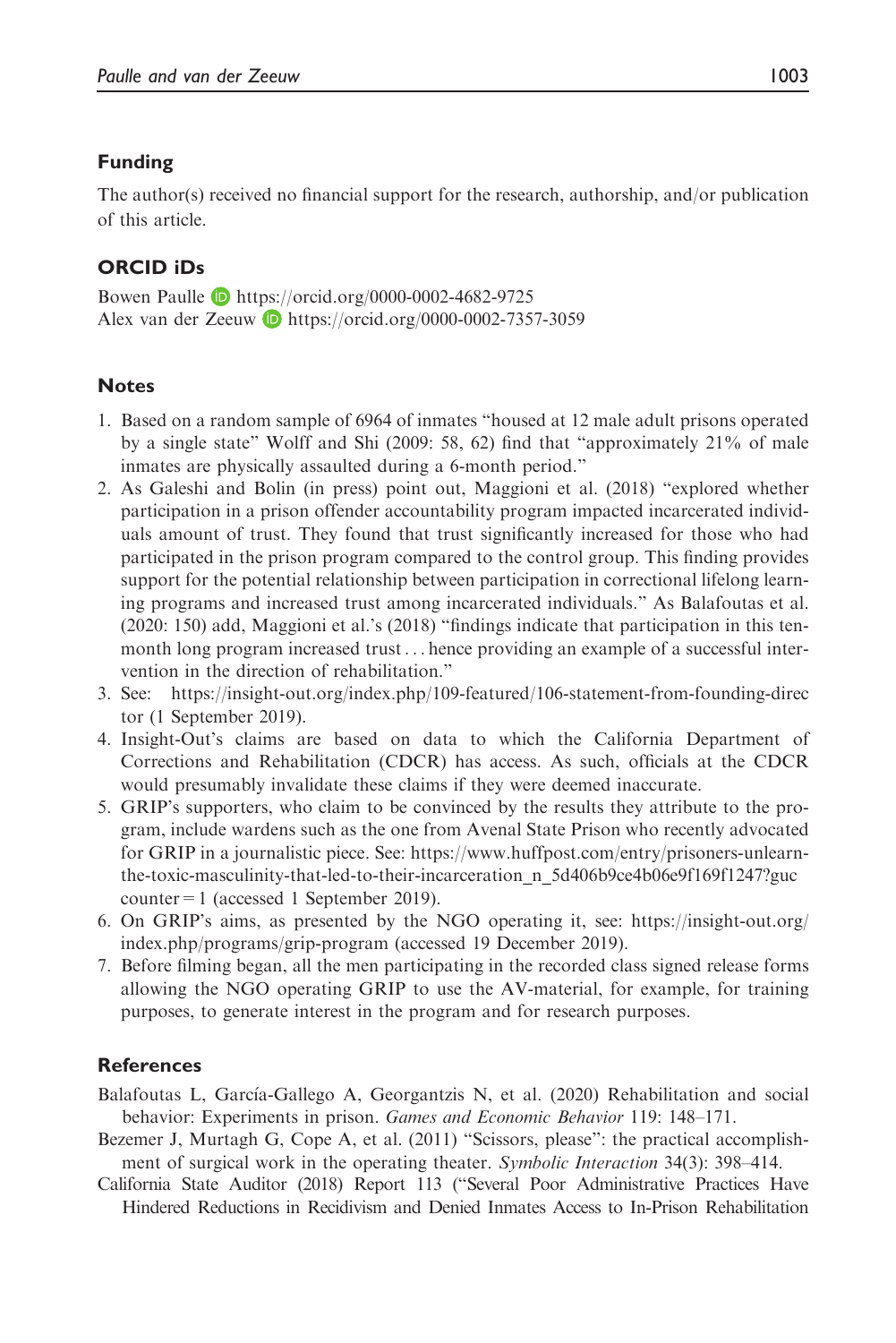Programs"). Available at: [www.auditor.ca.gov/pdfs/reports/2018-113.pdf](http://www.auditor.ca.gov/pdfs/reports/2018-113.pdf) (accessed 12 September 2019).

- Clarke JM and Waring J (2018) The transformative role of interaction rituals within therapeutic communities. Sociology of Health & Illness 40: 1277–1293.
- Colijn S, Snijders H, Thunnissen M, Bögels S and Trijsburg W (2009) Leerboek Psychotherapie. Utrecht: De Tijdstroom.
- Collins R (2004) Interaction Ritual Chains. Princeton, NJ: Princeton University Press.
- Cullen FT (2012) Taking rehabilitation seriously: Creativity, science, and the challenge of offender change. Punishment & Society 14(1): 94–114.
- De Vito K (2019) Seeking a secure base: Gangs as attachment figures. Qualitative Social Work. Epub ahead of print 24 May 2019. DOI: 10.1177/1473325019852659.
- Ezell ME and Cohen LE (2012) Desisting from Crime: Continuity and Change in Long-Term Crime Patterns of Serious Chronic Offenders. Oxford, UK: Oxford University Press.
- Fazel S and Danesh J (2002) Serious mental disorder in 23,000 prisoners: a systematic review of 62 surveys. The Lancet 359(9306): 545–550.
- Forsyth DR (2018). Group Dynamics. Boston, MA: Cengage Learning.
- Galeshi R and Bolin RM (In press) The influence of correctional education, skill proficiency, and lifelong learning on social outcomes of incarcerated individuals: Results from PIAAC. The Social Science Journal. Epub ahead of print December 2018. DOI: 10.13140/RG.2.2.14979.55844.
- Heath C, Hindmarsh J and Luff P (2010) Video in Qualitative Research. Newcastle upon Tyne, UK: SAGE.
- Hepburn A and Bolden GB (2017) Transcribing for Social Research. Newcastle upon Tyne, UK: SAGE.
- Hinds O, Kang-Brown J and Lu O (2018) People in Prison 2017. New York, NY: Vera Institute of Justice. Available at: [www.vera.org/publications/people-in-prison-2017](http://www.vera.org/publications/people-in-prison-2017) (accessed 13 March 2019).
- Jefferson G (2004) Glossary of transcripts symbols with an introduction. In: Lerner GH (ed) Conversation Analysis: Studies from the First Generation. Amsterdam, the Netherlands: John Benjamins Publishing.
- Jindra M, Paulle B and Jindra I (2020) Relational work in the struggle against poverty: From scholarly critiques to the realities of practice in the nonprofit sector. Nonprofit and Voluntary Sector Quarterly 49(1): 160–179.
- Kimmell A and Gockel A (2018) Embodied connections: Engaging the body in group work. Qualitative Social Work 17(2): 268–285.
- Kuipers G (2015) Good Humor, Bad Taste: A Sociology of the Joke. Berlin, Germany: Walter de Gruyter GmbH & Co KG.
- Leszcz M (2004) Reflections on the abuse of power, control and status in group therapy and group therapy training. International Journal of Group Psychotherapy 54(3): 389–400.
- Linley PA and Joseph S (2004) Positive change following trauma and adversity: A review. Journal of Traumatic Stress: Official Publication of the International Society for Traumatic Stress Studies 17(1): 11–21.
- McNeill WH (1997) Keeping Together in Time: Dance and Drill in Human History. Cambridge, MA: Harvard University Press.
- Maggioni MA, Rossignoli D, Beretta S, et al. (2018) Trust behind bars: Measuring change in inmates' prosocial preferences. Journal of Economic Psychology 64: 89–104.